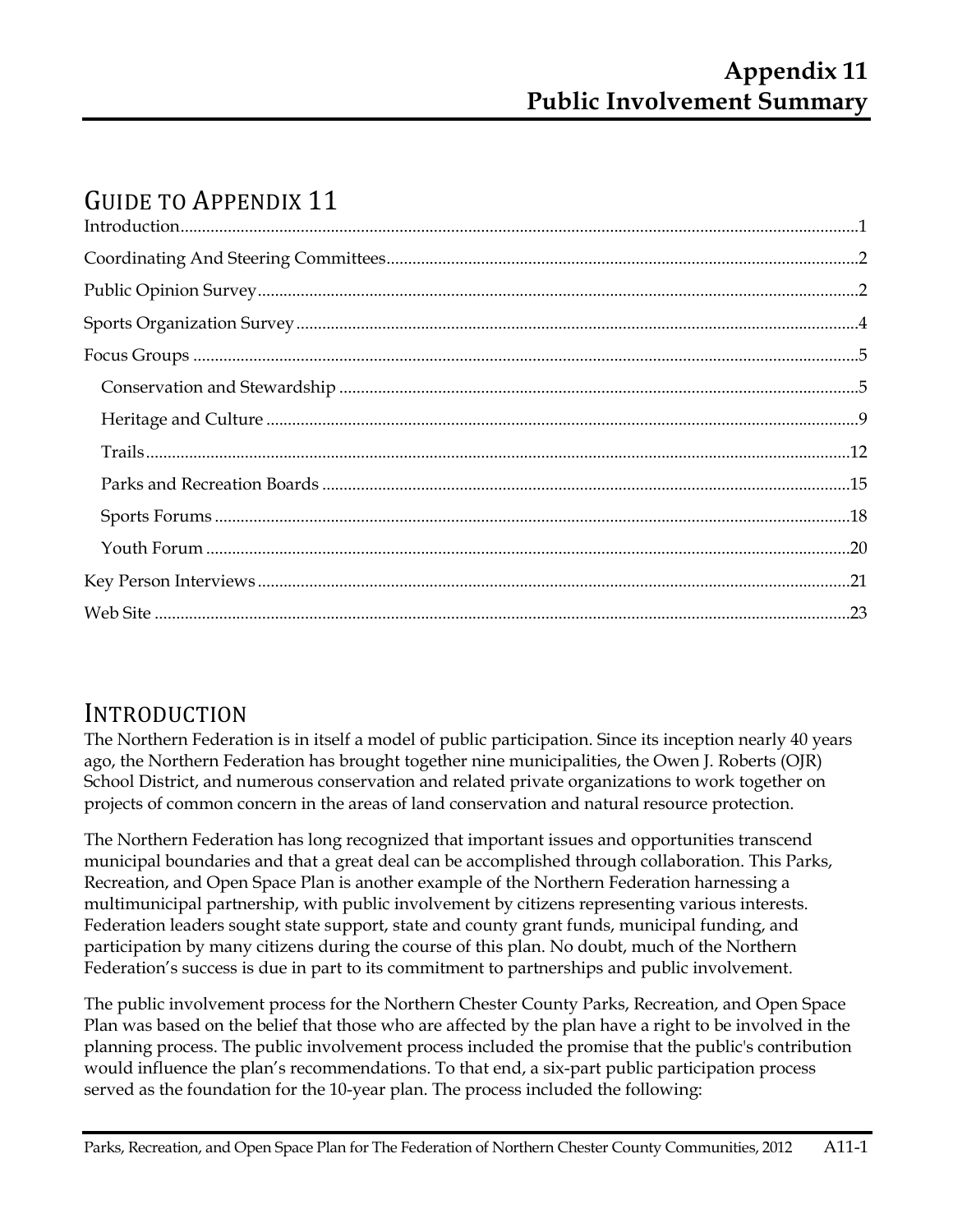- Coordinating Committee
- **Steering Committee**
- Public Opinion Survey
- Sports Organization Survey
- Focus Groups
- Key Person Interviews
- Project Web Site

## COORDINATING AND STEERING COMMITTEES

The Coordinating Committee included 10 members representing the Townships of East Coventry, East Nantmeal, East Pikeland, East Vincent, North Coventry, South Coventry, Warwick, West Pikeland, and West Vincent, and the Chester County Planning Commission. The mission of the Committee was to provide municipal input to the plan's inventory, assessment, goals, and recommendations on behalf of their communities. Their challenge was to represent the communities overall and not any single interest. Participation in the Coordinating Committee actually increased and expanded during the course of the project to include more people and organizations. This is a testament to the level of interest, openness to new partners, and sense of collaboration within the Northern Federation.

The Steering Committee comprised 140 organizations and individuals who were invited to an initial issues identification workshop and subsequently invited to milestone public presentations. The organizations included federal, state, and county park managers; Chester County program managers; private facility owners/managers; community sports leagues; sportsmen's clubs; municipal commissions, boards, and committees; regional land trusts and conservancies; natural and cultural landscape initiative leaders, i.e. Hopewell Big Woods, and Schuylkill Highlands; and regional health and wellness foundations.

These organizations and individuals represented the vast array of potential partners in improving and expanding opportunities for active, healthy living through parks, recreation, and protected open space in Northern Chester County.

# PUBLIC OPINION SURVEY

The Federation of Northern Chester County conducted a public opinion survey in 2010. The survey was distributed to a random sample of 2,008 households in the Federation's service area. The purpose of the survey was to determine the opinions, ideas and concerns of the residents regarding parks, recreation, and open space and to provide a foundation for decision-making. By understanding citizens' needs and interests, the Northern Federation along with its municipal and private sector partners would be able to direct planning and resources for the benefit of the region.

The process produced statistically reliable and valid survey results. Of the 1,920 successfully-delivered surveys, 514 were completed and returned—a return rate of 27 percent, exceeding the typical direct mail return rate of two to four percent. The 88 non-deliverable surveys (due to people moving or other reasons) equaled four percent, within the normal range of three to five percent. A detailed survey analysis report is presented in Appendix 10.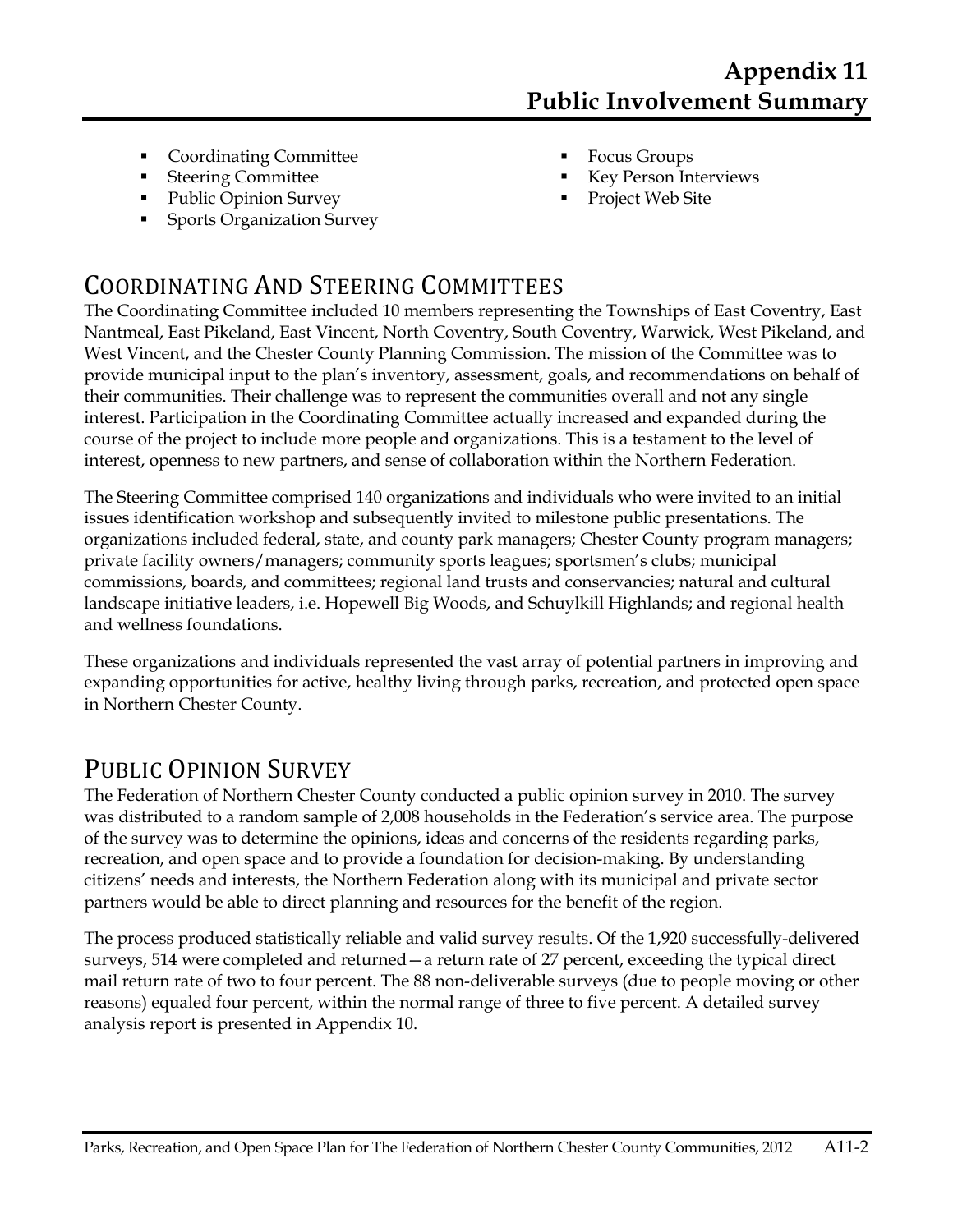## FINDINGS AND FUTURE DIRECTIONS

**Regional Perspective** – Respondents appear to view parks and recreation regionally more than as an effort by any single municipality. The respondents prefer continuing regional parks and recreation efforts.

**High Level of Park Visitation** – The respondents are major visitors to parks. The most-used parks include Valley Forge National Historic Park (84 percent), French Creek State Park (79 percent), township parks (73 percent), local creeks (63 percent), Warwick County Park (61 percent), and Hopewell Furnace National Historic Site (58 percent). Township parks should figure prominently in developing a parks, recreation, and open space strategy for the next 10 years.

**Nature First** – Respondents clearly indicated the importance of nature-based parks and recreation with nature reserves, trails, and greenways being important or extremely important among park types. Written comments of the respondents echoed strong sentiment regarding the preservation of the region's scenic rural character.

**Balancing Conservation with Recreation** – Smaller parks close to home, trails for cycling and walking, and achieving a balance of recreation facilities of game courts, ball fields, and picnic facilities with nature-based recreation and conservation is key.

**Indoor Recreation** – Indoor recreation was listed as important/extremely important by 56 percent of the respondents with another 29 percent reporting a neutral posture. Only eight percent said that indoor recreation is not needed.

**Adults and Families** – Based on reported interests, these appear to most likely be target groups for future recreation services.

**Public Awareness and the Region** – One of the most important findings was that three out of five respondents identified the need for more information about parks and recreation including facilities, programs, and where to go to get information. Their most preferred way to get information was from a Web site. Their most preferred location for a Web site was *one single Web site for all of the townships in Northern Chester County*. More people favored one single Web site to a Web site for each township or a school district Web site. A Web site is only one way to increase public awareness about parks and recreation opportunities and their benefits. More outreach of all types to promote parks and recreation opportunities would be a most valuable public service.

**Support for Parks, Recreation, and Open Space** – Respondents indicated their willingness to support parks and recreation through a variety of means, from user fees and friends groups to taxes. Fifty-four percent of the respondents stated that they were willing to consider paying an additional amount annually to support parks and recreation. The amounts ranged from two to five dollars more per person every year. Those willing to support parks and recreation financially outnumbered those who were not willing by a margin of nearly 11 to 1. Only five percent were not willing to support parks and recreation at all.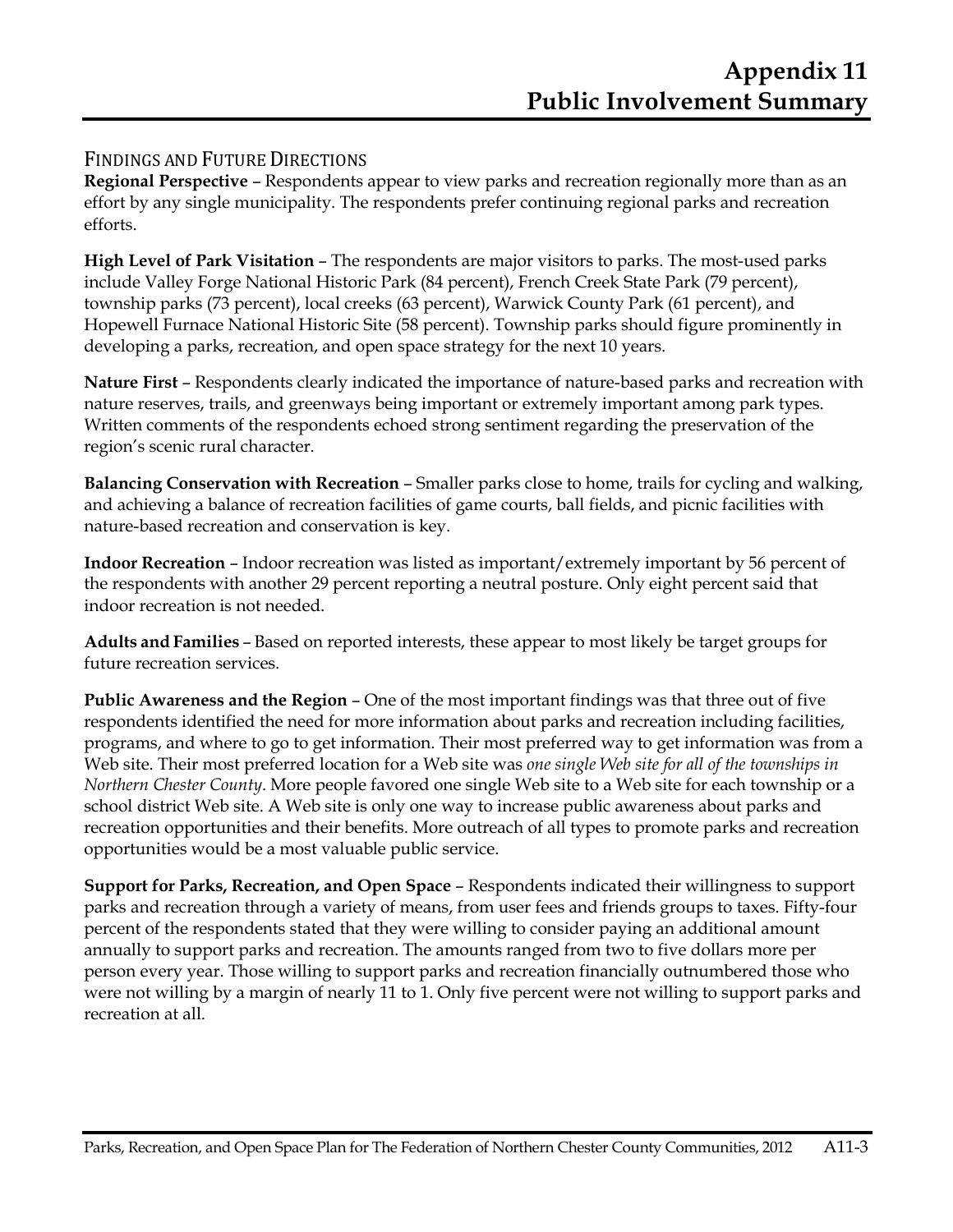# SPORTS ORGANIZATION SURVEY

Fourteen of the fifteen sports organizations serving Northern Chester County residents participated in a sports survey. They provided information on participants, participation trends, field use, issues, opportunities, and ideas. They also provided information on field maintenance and financial support. The participants included: Glenmore Eagle Youth Athletics, Kimberton Youth Athletic League, Norchester Red Knights, Coventry Little League, Penn Premiere Lacrosse, Phoenixville Babe Ruth League, Springford Youth Athletic League, Norchester Youth Athletic Association, DARC (Downingtown Area Recreation Consortium), Coventry Soccer Association, Lionville Youth Athletic Association, Wildcats Football, and Coventry Girls Basketball.

## FINDINGS

- Total participation in area leagues was 16,143 in 2010.
- Participation in leagues serving Northern Chester County was 10,619 in 2010.
- Participation in the municipalities within this plan was 4,051 in 2010.
- There are not enough ball fields to support games, practice, and field maintenance.
- Ball fields are overused, overscheduled, and not rested. As a result, field conditions are generally less than desirable.
- Sports leagues are increasing in participation and new leagues have been emerging.
- Leagues rent facilities outside of the region.
- Field lighting would help spring and fall sports.
- Both the leagues and the municipalities have invested in sports fields; there is a mutual understanding of the value of this partnership.
- While it appears that there are many fields in the area, a significant number are not permanently protected and in public ownership, such as fields on Fire Company grounds and on Ludwig's Corner Horse Show Grounds.
- Volunteers in leagues also schedule practices at private homes, which is cause for concern from a safety and liability perspective.
- There are no adult leagues; there is a sense that adults no longer even ask for facilities because none are ever available.
- There appears to be a disconnect between how much school facilities are used and how the public perceives that they are used. The Owen J. Roberts School District facilities are completely booked to the extent that they cannot even accommodate all school events and activities. Yet there appears to be a public perception that they are underutilized.
- No turf management programs are in place on municipal athletic fields.
- No gradation of sports facilities from recreational play through tournament-quality play is in place. However, the turf fields on the Owen J. Roberts campus do convey the sense of being premier fields given their lights and synthetic turf surface.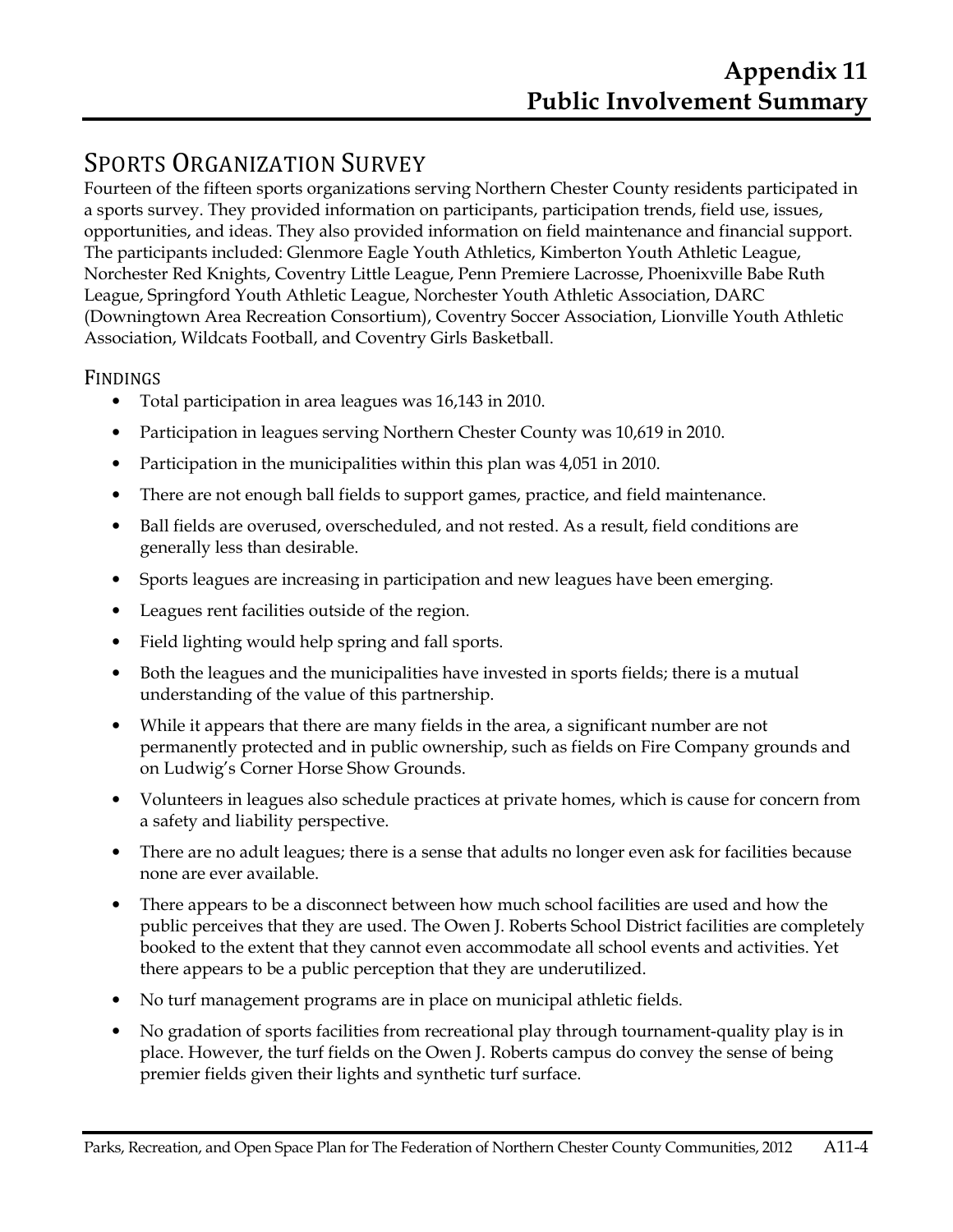- If more sports fields are developed, the sports organizations would like to see a centralized sports complex for flat field sports and for diamond sports. Centralized locations provide better public service in terms of limiting the need to drive around to drop players off at multiple locations; storage of equipment; maintenance; and sense of community.
- The school district properties offer the potential to become community hubs for sports.
- There are not enough gyms to accommodate uses such as basketball or indoor sports training in the winter months for baseball and softball.
- The organizations invest in facilities and services and expressed a willingness to continue in partnering to increase field numbers and capacity.

## FOCUS GROUPS

In focus groups, people are asked about their perceptions, opinions, beliefs, and attitudes toward certain topics, services, concepts, conditions, or ideas. Questions are asked in an interactive group setting where participants are free to talk with other group members and with the focus group leaders. For the Northern Chester County Parks, Recreation, and Open Space Plan, more than 250 participants engaged in seven focus groups: Heritage and Culture, Sports (two), Trails, Conservation and Stewardship, Parks and Recreation Boards, and Youth. Summary responses regarding how to move ahead with the plan are presented for each topic below.

## CONSERVATION AND STEWARDSHIP

#### **What's your organization's "bumper sticker" (short phrases that would best describe its purpose, goals, or mission)?**

- Land Matters
- Preservation (Sense of Natural Resources, Culture, Place, Heritage)
- Funding Preservation, Making Parks Permanent
- Keep West Vincent Green
- Quality Environment = Quality of Life (Note: Suggested three times.)
- Water Quality  $=$  Quality of Life
- Promote Fly Fishing Fun
- Explore Nature, Heritage, and Community
- Continue Expanding Trails
- Preserve, Promote, and Protect Land Conservation and Use
- Preserve and Protect Our Natural and Cultural Heritage for enjoyment of current and future generations: "We're making it in America"
- Connect to Nature, Heritage, and Community
- Protect Our Watershed
- Preserve Hopewell Big Woods

## **What conservation and stewardship programs are already in place?**

• Hopewell Big Woods is 72,000 acres. Nearly the whole region lies in the Hopewell Big Woods designated area. The problem is that people don't know what Hopewell Big Woods is. Groups agreed that it would take time and successes along the way to advance the identity.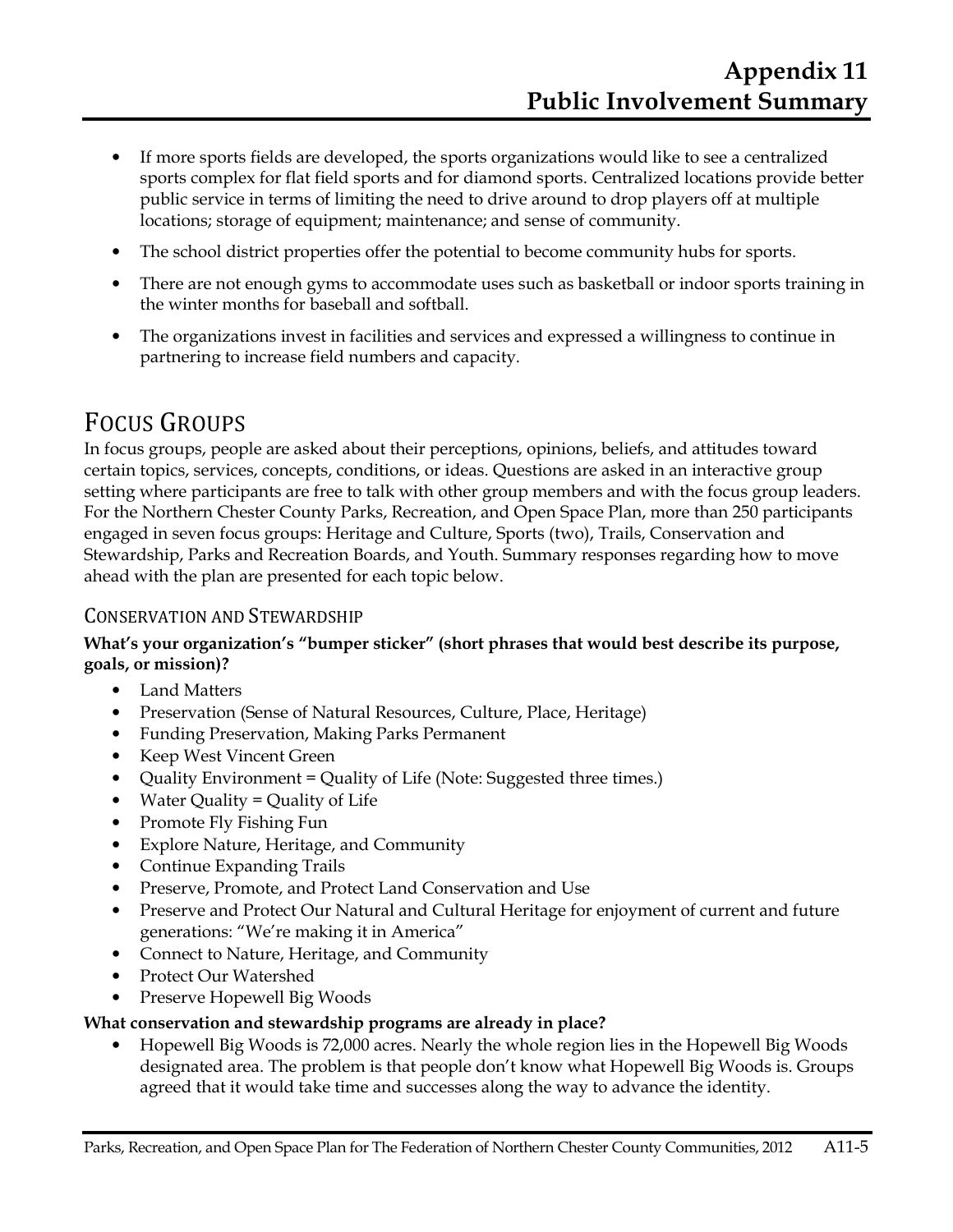- French and Pickering Creeks Conservation Trust staff conducts annual inspections of easements. They talk with the landowners about steps they can take to protect and conserve their land with the easement. The Trust conducts trips and tours for landowners such as to Longwood Gardens. They do special events and education in a fun and casual way. Parties are hosted by landowners that have eased their properties, inviting others to attend who might consider easing their own land. It is a casual, informal educational strategy that works. They show maps of preserved properties and relationships. Examples exist of property owners who are actually buying property to preserve (West Vincent). The outreach method is high touch and very community-based, with a "show and do" philosophy.
- The Chester County Heritage Program manages land and partners with other organizations. It provides educational programs, examples of best management practices, and consultation. Program it, practice it, and demonstrate it. The County Parks Department conducts education and outreach.
- We need to come up with numbers to prove what we do works and has value.
- Have some demonstration areas or projects.
- Have great signage.
- Warwick Township coordinates with Chester County, other municipalities, and organizations in its conservation efforts. Coventry Woods project, in conjunction with North Coventry and South Coventry, will result in 600 acres preserved.
- The Hill School and the Bentley tract are important land conservation projects.
- Need to educate new residents and elected officials about the value and assets of Northern Chester County.
- Crow's Nest helps to get young participants involved in nature-based experiences and fun activities.
- Hopewell Furnace National Historic Site has a host of programs for a range of ages. NPS staff has made a concerted effort to engage youth and diverse ethnicities in park activities and use. Engagement of the Latino community has resulted in participation among participants with ties to 13 Latin American countries. Programs include afterschool activities, summer camp, and art projects with high visibility to park visitors. As a result, there is now a Latino historical aspect of Hopewell in place. Programs range all the way to a nationally-important stonewall conservation education program in conjunction with a school in western Kentucky. Getting rid of fees really helped to increase park visitation and program participation. Important to consider the demographics of the area. Eagle Scouts have helped on park projects including a health and fitness trail.
- Chester County provides grants and technical support through the Chester County Open Space Program. This supports acquisition and development. The agricultural preservation program has helped to protect farmland. The county also is active in supporting trail planning and especially construction. Different partners take leads on various initiatives. The county is looking into the ability to change passive parks into active recreation areas. Chester County is undertaking a strategic planning process.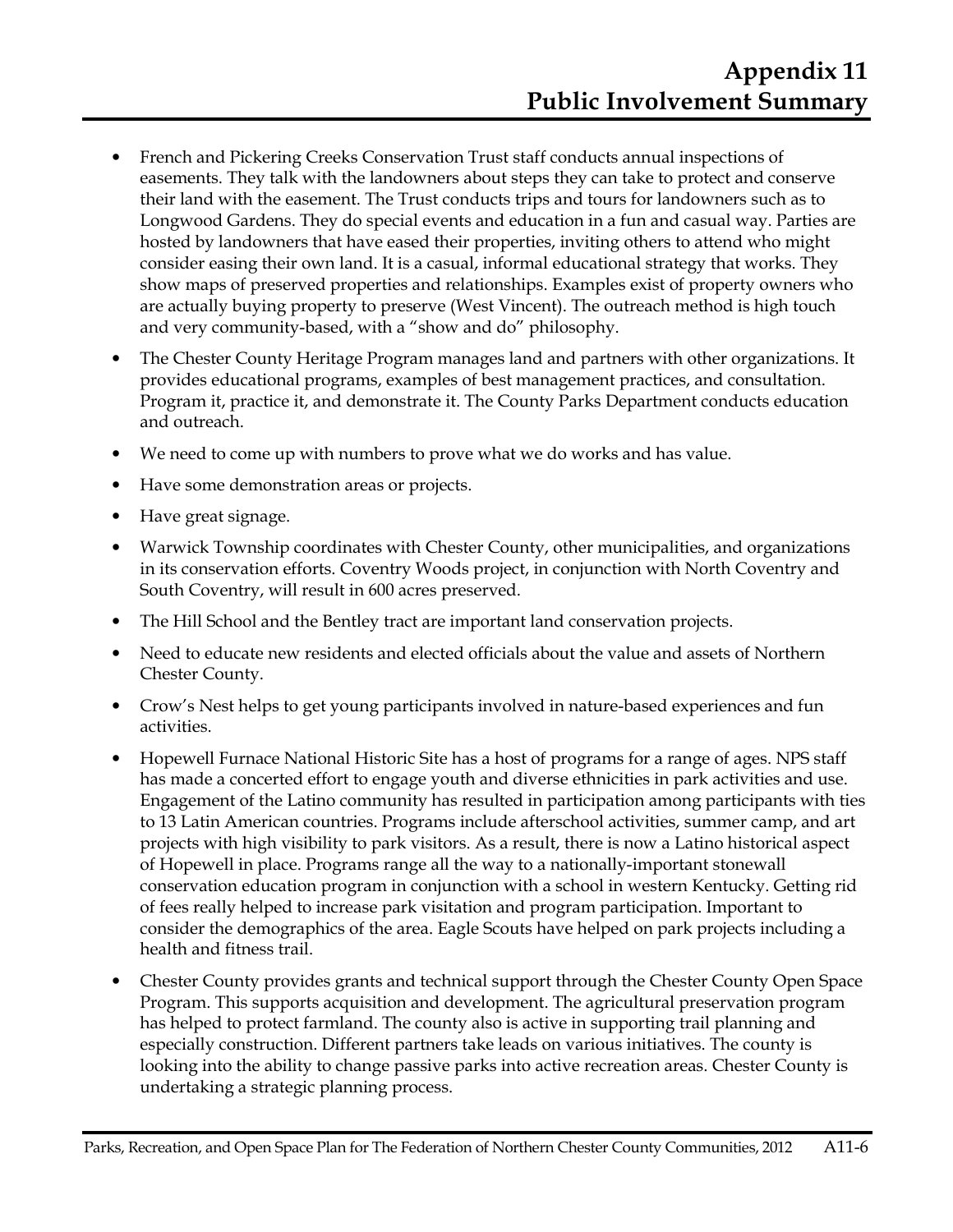- West Pikeland did a survey that found overall support for open space preservation. The township has been a model of outreach. Supports and advocates discussions with all interests, not only with like-minded conservationists. Communication with all interests is vital. The soccer field recently built helped to relieve pressure in the township. Their Open Space referendum provided the "war chest" that the community needed to preserve land. Recommendations for success include the following steps: talk with the community, pursue and secure funding from a variety of sources, and network with groups such as the Natural Lands Trust (especially). Focus on connectivity. Use trails to show that they are community-based connectors. There is a concerted effort in West Pikeland to get people to serve on multiple boards—works for communication and coordination of effort.
- Defining our constituency: Landowners, Residents (major groups), Supervisors, and various Township Committees. Have very focused outreach. Focus on use and users, such as kids being a major group. Let's try to think bigger and beyond just things like soccer—how can you use soccer as their entree to other interests?
- West Vincent has TreeVitalize grants. Goal is to use signage to inform the public. Youth helped to clear trails, which was a highly visible project and result. The township has a trails committee. Passed two referenda on the Earned Income Tax and the property tax to support open space.
- People do recognize a split between new residents and long-term residents in terms of understanding about the nature of the area, land use, level of services, and expectations. Politics and political action indicate different philosophies are in place.
- Need to inform people about what is going on and where to do the activities. One stop shopping about what is available regionally. Coordination is needed. Engage the OJR School District, the Cable Station. Engage people in educational and awareness-building efforts about the value, history, and resources of the region. The heritage landscape is vital. Need to make the case of the economic value of the region. Need to show people visually what they have and what the alternative would be. Need to promote opportunities and get more visitation to important areas.
- Keying in on kids was a common theme throughout this discussion.
- Dame Juliana League Fly Fishers are champions by example. The organization makes improvements and mobilizes forces for initiatives such as stream bank stabilization. 120 members including 40 who are active. They provide labor to spread fish about the streams. Their home stream is French Creek and they are branching out to Pickering Creek. All programs lead to stewardship. Concern about losing many young anglers! The YMCA in Phoenixville teaches fly-fishing and also stream ecology.
- Community sports are a lot of work and require multiple partners and volunteers.
- Need to work out the parking issues at parks, especially where there are sports fields.
- Green Valleys Association has taken on big issues successfully such as the Perrier case in which over 700 people turned out for a public meeting. Envirofest is a unique event in northern Chester County that brings together businesses and nonprofits from the areas of sustainable watershed practices, renewable energy, sustainable agriculture, land conservation, green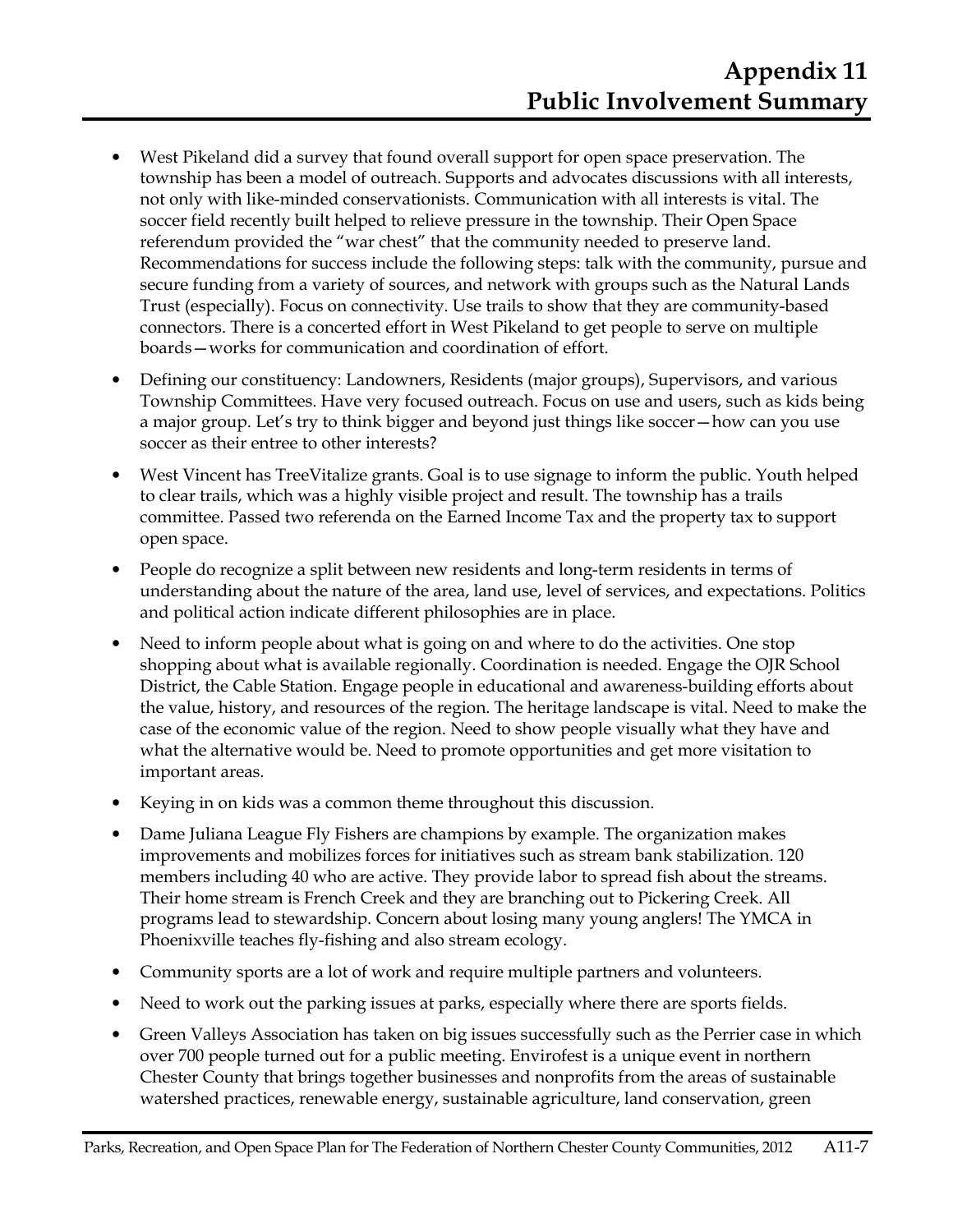building, energy efficiency, and environmental education. Educational and entertaining for adults and children. This year will feature live music, local microbrew tasting, fishing, workshops, demonstrations, and much more. In 2009 over 1,100 people attended. Stream Day Celebration generated over 40,000 pounds of trash. Will do the Schuylkill Scrub from the headwaters of the Delaware to Bartram's Garden from mid-April to mid-May as a media event.

- Programs at Welkinweir: summer camp with 500 campers, school district outreach, pre-school programs, and library programs.
- Look into how to educate municipal officials and landowners on how to treat their land.
- Recognize that there is power through participation—getting people involved will connect them with efforts.
- South Coventry is focusing on Woody's Woods and the master plan is under way. Will be working on the trail link to Hopewell Park and the Schuylkill River Trail. The township would like to see the school district do a program on recycling as part of the curriculum. Was once part of the curriculum and gave 125 kids outdoor experiences annually. Its Open Space, Recreation, and Environmental Oversight Board conducts an annual Clean-Up Day, Community Day, and Recycling Day. A native plant exchange is part of the Community Day celebration.
- French and Pickering Creeks Conservation Trust does the annual Iron Tour through open space preserved properties. Earth Day in Warwick Park. Hopewell Big Woods Teaching Trunk.

## **If the participants could get one thing out of this plan, what would that be?**

- The area has a strong history of success and support for conservation and stewardship. Many people and organizations are involved in this important cause and it shows with the continued scenic beauty and measures in place for conservation and collaboration. Northern Chester County has more heart than anywhere—just witness all that has been protected, studied, and enjoyed.
- The success of the plan will be rooted in its execution. Special interest groups and leaders need to be involved. The Plan needs to be rooted in community cooperation, connecting citizens to the land, providing continuous connections, and being persistent over time. Never give up: look at how Dick Whitlock turned 12 acres into 300 acres of preserved land as Woody's Woods. Work smarter not harder. Be seamless in goals and engagement. Use a variety of means of networking from the Internet to meetings, from socials to educational events. Make things fun to participate in. Develop and foster a regional brand: need a good name for Northern Chester County. Maintain Momentum. Capture the children as a way to reach adults. Do adult education and outreach too. Have concrete steps to work on. Use Best Management Practices. Have intermunicipal committees. Get message out to all groups: not just like-minded people. Conduct outreach to parent teacher organizations and newcomers. Offer community-building events and educational programs that encourage citizens to build your family's roots here and appreciate and understand our legacy. It is essential to convey the message of Northern Chester County and its special nature. It is not like anywhere else and we need to work to keep it special with its own unique identity.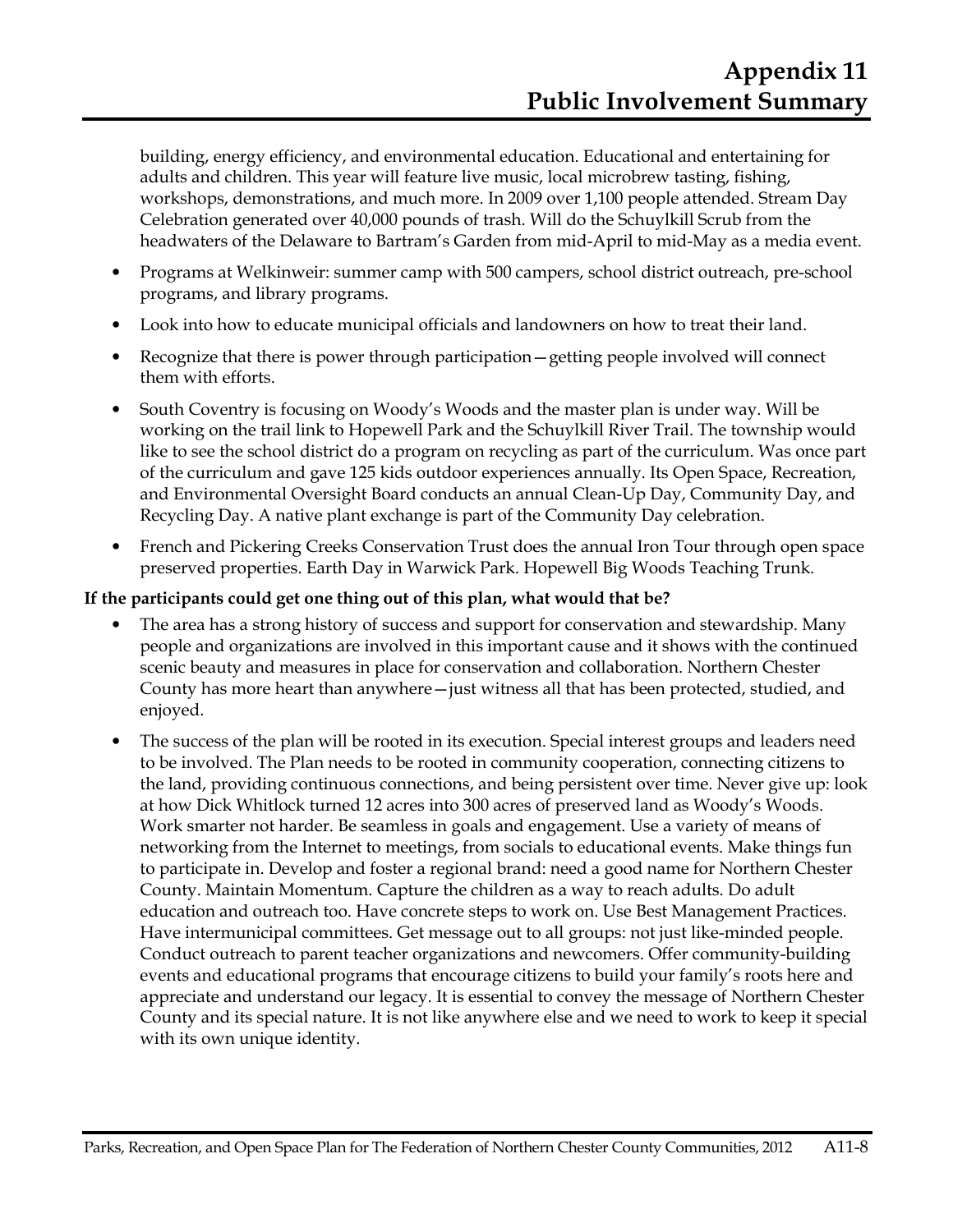## HERITAGE AND CULTURE

## **Opportunities and Assets of Northern Chester County's Heritage and Cultural Features:**

- The Centennial Powder Works Historic Park in East Pikeland has the potential to become a major heritage park and a tourism destination. The gunpowder mill served George Washington's army during the Revolutionary War. Plans are underway for archeological studies, master planning, and coordination with the Schuylkill River Heritage Area and the Valley Forge Area Visitors Bureau. This could become part of a Reading to Philadelphia area historic tour. The story of George Washington's race for the forges in the Revolution is an important and compelling story.
- Steel and Iron Heritage Interest. Support in interest for the Iron Furnace. Interest by East Nantmeal in this aspect of heritage.
- Parker Tavern in East Vincent Township.
- Pennhurst.
- West Pikeland has historic Yellow Springs. Arts tradition is unique in Northern Chester County and very different from Southern Chester County's Brandywine/Wyeth tradition. Here we have the art school. It would be important to identify this in our plan. First military hospital.
- North Coventry Township has Pottstown Landing, Iron Boar History Franklin Stove heritage. Charcoal hearths, streams for fire control and to support drinking for mules used in industry. Auto tour in planning stages. Pottstown Landing is very interesting.
- East Coventry Frick's Lock that is on the National Register.
- East Nantmeal has Welkinweir.
- Historic books and postcard books by local author.
- Need to preserve what we have in Northern Chester County.
- Old Houses/New Neighbors would be a useful theme.
- Many old churches including the oldest continually-operating Brethren Church in the USA.
- History is a major economic driver.
- Hopewell Big Woods.
- Iron & Steel Heritage area.
- Largest contiguous agricultural field (300+ acres) in Northern Chester County is the line between growth and development. (Alice's property)
- Iron Heritage tours are in planning.
- Five national register historic districts are in Warwick Township. This is a little-known fact among the general public and in terms of tourism recognition.
- Haycreek Festival.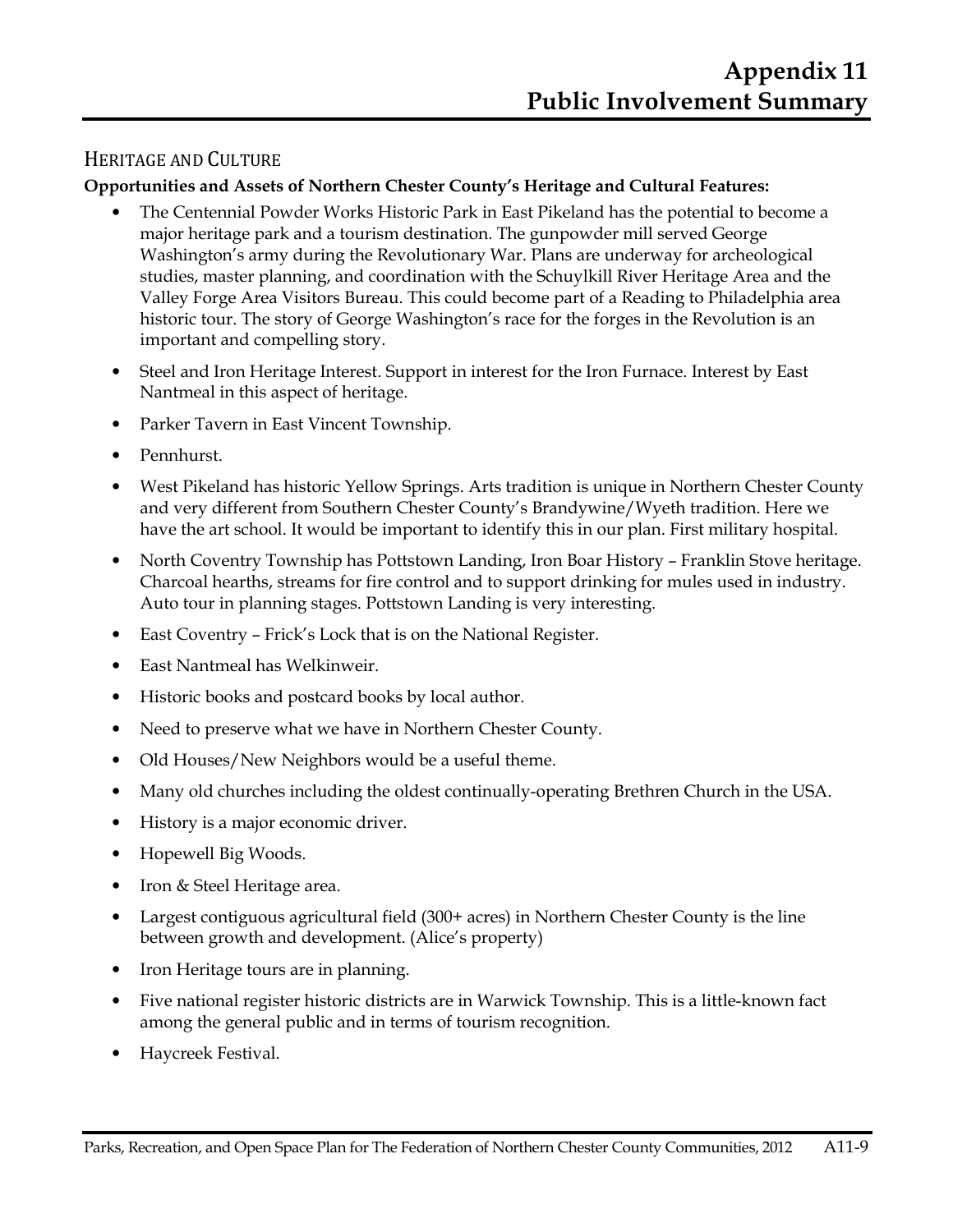- Need to get the stories out: connecting the story of Northern Chester County with its incredible history and resources is most important to get out to the newer residents. This was a focal point discussion.
- Stories about many aspects of the history such as the colliers are important.
- For the arts: the Black Box Theater is an unusual asset that merits exploration.
- Nature Camps and Arts Camps: Welkinweir, Crow's Nest, Sakanac, Anadba, Warwick Woods, and Warwick County Park.
- Camp Fernbrook may have been an Underground Railroad stop; is the gateway to a 600-acre park, filled with charcoal.
- New types of agriculture are extending the heritage: Community Supported Agriculture (CSA), cheese and wine making, specialty farms.
- The locks on the Schuylkill River are important and interesting.
- Towpath Park.
- Our mission: heritage tourism, show Northern Chester County as a destination. We need to have "enough" destinations.
- Should there be some type of umbrella organization or mechanism for trail use groups?
- Karen Marshall indicated that the first Iron & Steel Heritage Task Force meeting on marketing would be held in March.
- History just seems to focus on the end event of Washington's winter in Valley Forge, but there is so much more to tell about that story in Northern Chester County. It is the story of freedom.
- The Schuylkill River Trail is coming to the area all the way to Pottstown.
- Rail service (R6 line) may be coming to the area.
- Need to be prepared for visitors; how do you get ready for them?
- Need to capitalize on the agricultural heritage that we may be losing. It is at least changing and evolving from large farms to smaller organic and specialty farms. Laurel Locks Farm is open for tourism. Christmas Tree farms. Harvest time visitation. St. Peter's Oktoberfest. All provide events and destinations.
- Water as a theme: French and Pickering Creeks, Schuylkill River.
- Coordination is important. A lot is going on.
- "Come Home to Iron Country" as a theme
- In the 1700s and 1800s the forests were managed very well to support the iron industry.
- Sites where programming occurs: Ludwig's Corner, St. Peter's, Historic Yellow Springs, Anselma Mill, Welkinweir, Hopewell Big Woods, Marsh Creek, Towpath Park, Fern Brook, Black Box Theater.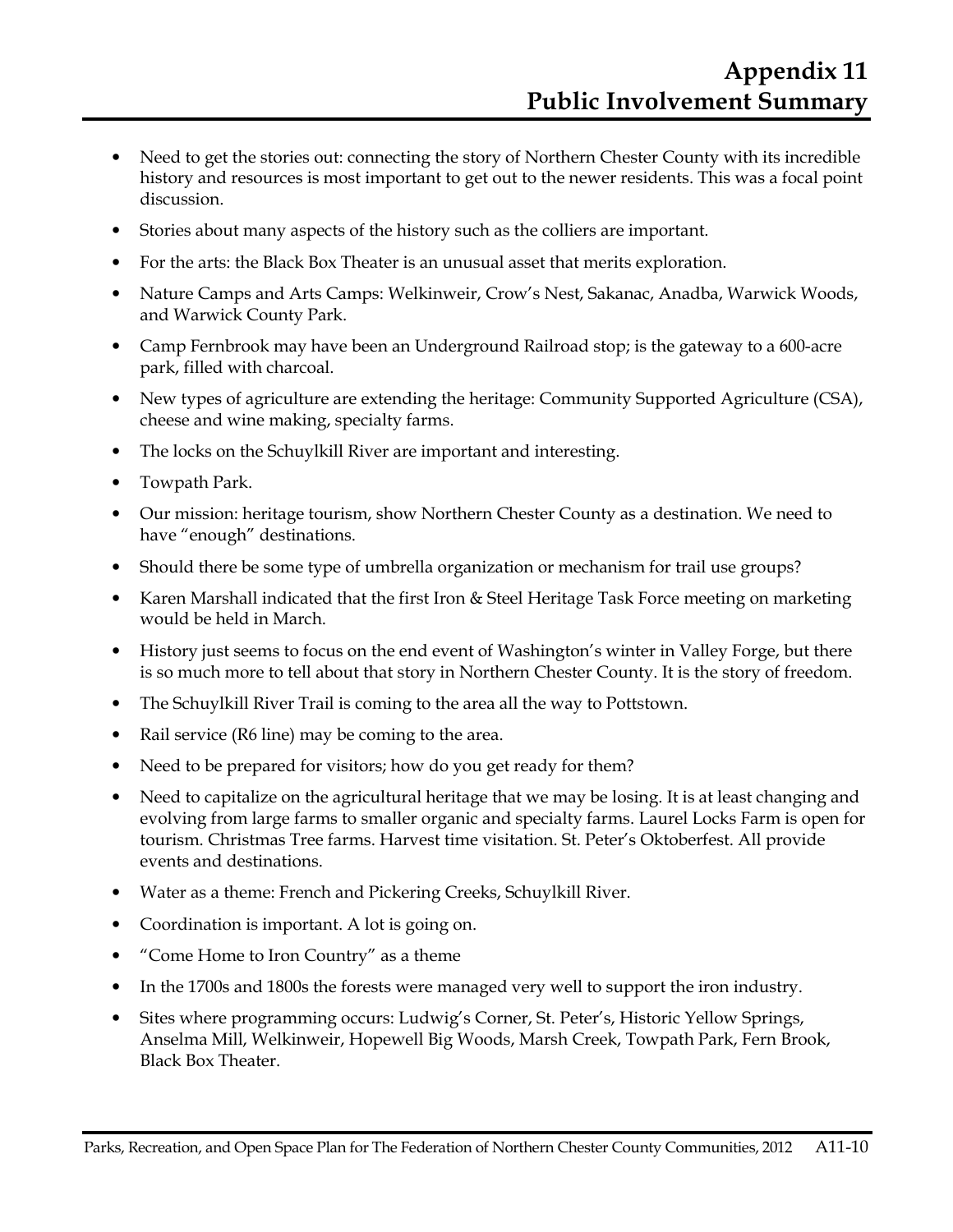- Everyone is broke. No supervisors are willing to take on major new projects. There is no connection to revenue generation.
- Example: person buys baked goods from local specialty bakery. Sells them at Conestoga High School. Then the buyers of the products become interested and then go to visit the specialty baker and the area.
- Capitalize on what we have: the big sky, woods, farms, and streams. Don't want to build new things.
- How do we get to the school districts? Suggestion to teach a class on Northern Chester County as part of OJR Evening School. Note: The importance of working with and using school district programs and coordination was of major importance and discussion in this group. Work on connecting kids to nature. Concern about school district ending important nature-based programs such as Stream Watch.
- Public investment is lacking in things like historic and recreation sites and facilities as well as marketing.
- Community Service projects: trail clearing, stream bank stabilization. Historic committees offer tours. Use villages and sites as locations for tours.
- How can the Federation transform into a catalytic role? Become the mobilizers, do the outreach, connect with Environmental Advisory Councils (EACs), unify key stakeholders to galvanize them into action. How can we partner with municipalities?
- Historic cemeteries in East Pikeland.

#### **If the participants could get one thing out of this plan, what would that be?**

- Establish programs for heritage- and nature-based recreation.
- Coordinate with municipalities on programs.
- Add signage to area to highlight what is here and build an identity.
- Showcase difference between northern and southern Chester County with respect to the arts and other factors.
- Establish a means of communication among the entities involved in common efforts to advance a unified vision.
- Self-tours are important.
- There are all these things out there but no connections or way to connect them.
- Have the Visitors Bureau develop a focus.
- Continuing education class about Northern Chester County at OJR Evening School.
- Outreach to new residents about the area.
- Tourism information in strategic locations and in creative methods. Rack sheets. Outreach to groups like German tourists.
- Figure out who will do all this!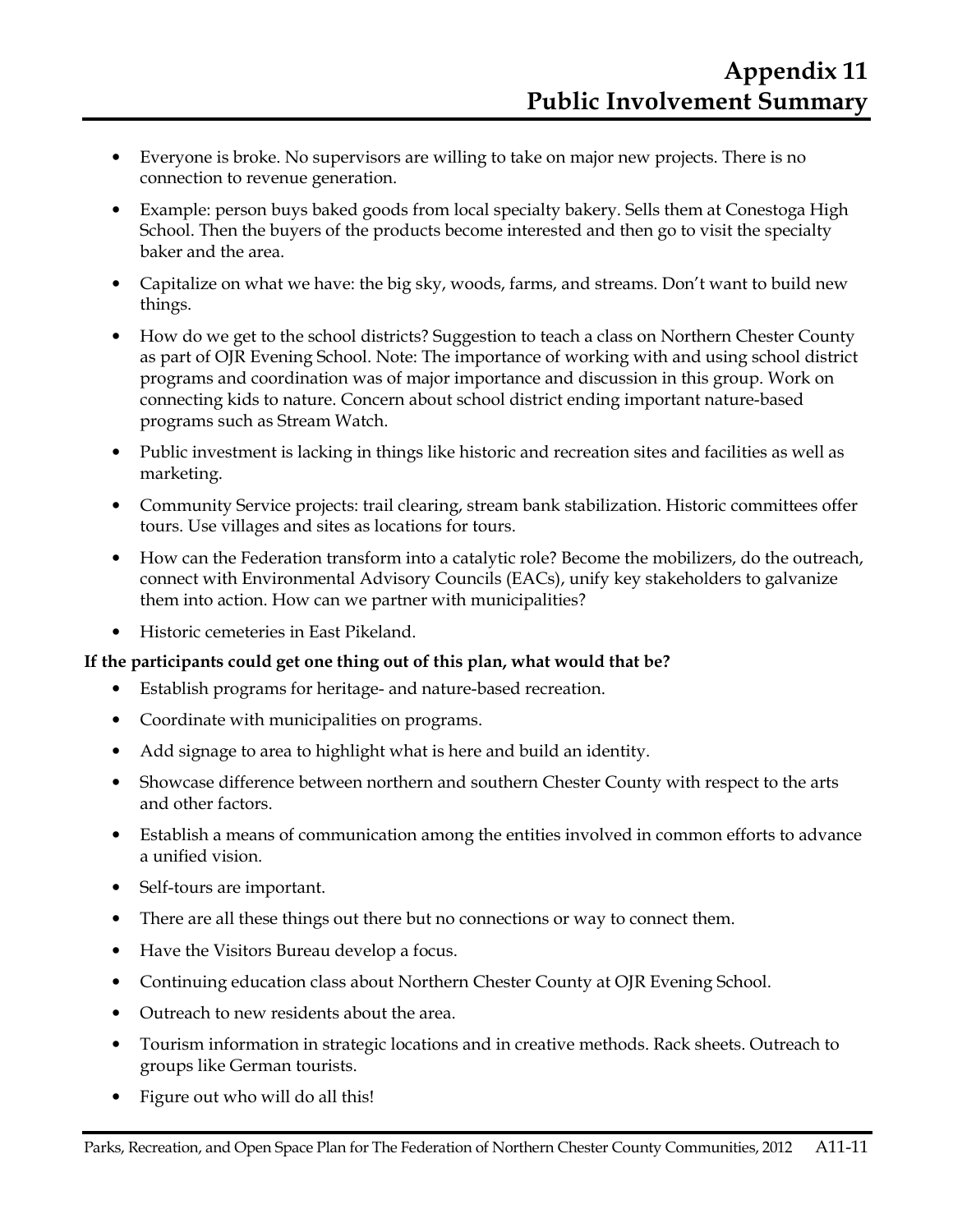- Get people together. Get them used to working together.
- Do events like "Washington's Ride to the Schuylkill" which was held in 2002.
- Do small efforts to achieve success rather than large-scale things that are harder to accomplish. Perhaps identify two to four projects each municipality could do. That would be 18 to 36 projects.
- Develop an ordinance to protect historic towns and villages including buffers to protect the landscape heritage. Concern about properties behind the historic towns or districts that could get sprawl.
- Programs that are fun and inspirational: SPARK Discovery. Pughtown special community festival on town streets and roads.
- Educate residents about assets of Northern Chester County, especially newcomers.
- The Federation needs to change its role. Become more organized and formalized.
- What is most important about this heritage is that the cultural lands still have the historic landscape attached. Seeing the history within the context of the same landscape is very unusual. We need to make this point in the plan. People don't want to hear about some event—they want to see things and experience them. Northern Chester County needs to create the lure as part of tourism efforts. Create both the experience and the emotional connection. Focus on the integrity of the landscape. How do we get history into recreation and the plan?

## TRAILS

## **Critical Issues**

- Hunting on state-owned lands precludes trail use. Questions were raised about the closure of state game lands trails emanating from state game lands in Lancaster County. Ingrid Cantarella of the Horse Shoe Trail Club provided information on how that policy is changing. The Horse Shoe Trail was grandfathered and not affected by the Game Commission regulations. It has always been open.
- Multi-use trails need accommodations for horses.
- Running trails desired. Preferred surface is wood or gravel, not asphalt. Trail running is becoming an activity of interest.
- Horse parking including trailers is needed. Horse-friendly parking needed. Welkinweir does offer horse trailer parking. Good to call ahead to make sure it is available and that no special events are going on.
- Public education about trail use is critically needed. Courtesy among trail users is vital. Desired goal is for the hierarchy of trail use to be observed: wheels  $\rightarrow$  feet  $\rightarrow$  hooves
- Use common sense: don't ride when trails are muddy. Keep off wet grass. Using muddy surfaces damages them for future use.
- Suggestion: Look into providing mounting blocks along horse trails. This would facilitate riders dismounting to clean up after their horses. Suggested distance was a block or boulder every half mile. (Note: Look into this to establish a standard.)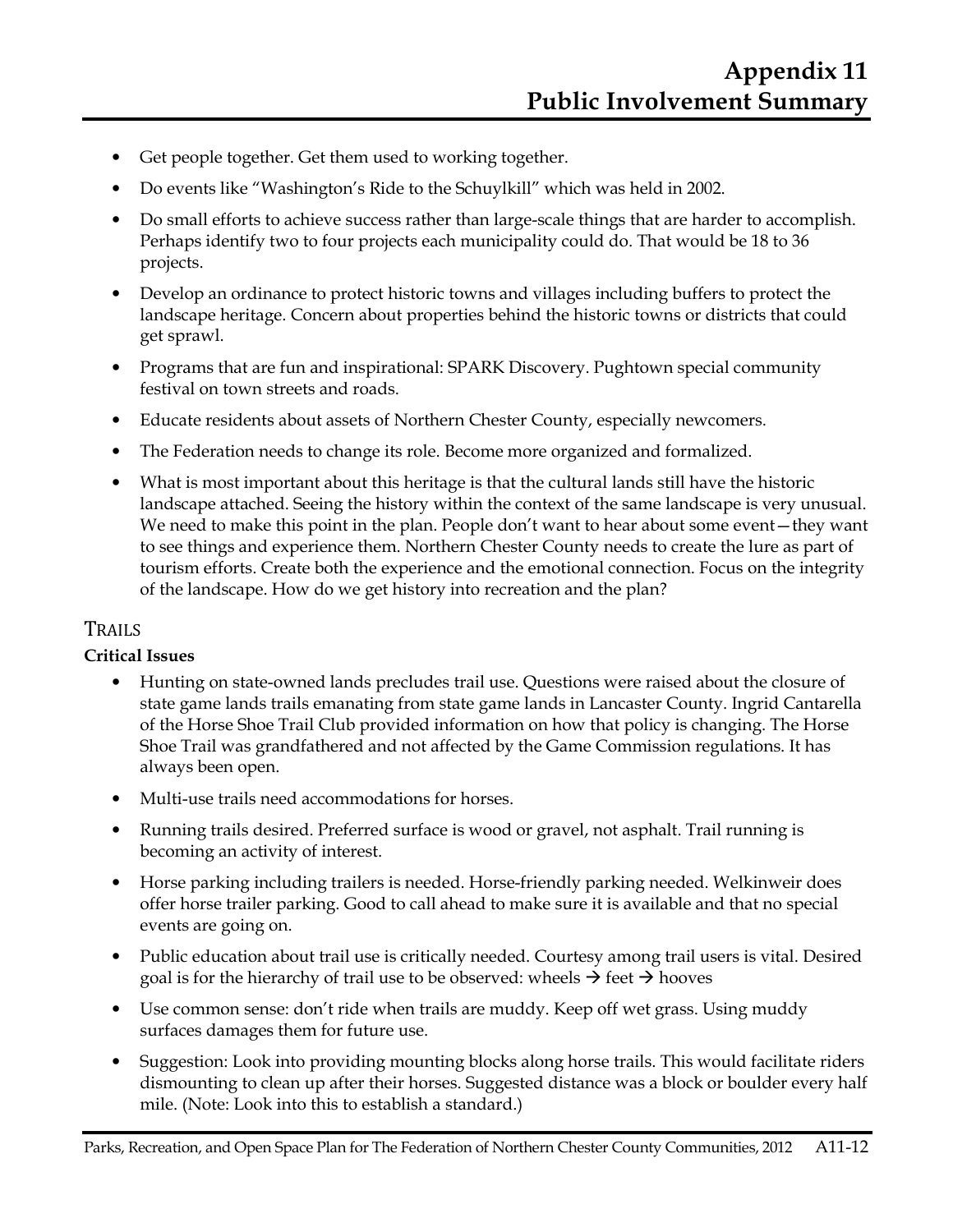- Accurate records and monitoring is needed for easements. Easements have been lost that were essential trail segments. Adjoining property owners took over the eased properties in some areas.
- The area includes many trails on privately-owned property that are used by local residents. These trail segments are provided by the owners through their own goodwill. Trail club members described their outreach efforts to show appreciation and gratitude in a formal way annually. The recognition includes a personal visit, expression of thanks, and the presentation of a gift such as a home-baked pie, a birdhouse, birdseed, and other thoughtful items. Property owners in the forum stated how they like to have this type of trail use on their properties and, as horse riders themselves, value these trails. There is no desire to advertise the trails but to continue their use through goodwill. Discussion included the potential for having discussion with willing landowners about the potential for easements on these trail segments. The turnover of property from landowners willing to accommodate trail use to future property owners who may close their land to trail use is of concern.
- Bicycle speeding is prevalent and dangerous, especially on the Schuylkill River Trail. How can speed limits be established and enforced?
- A hierarchy of trails needs to be incorporated into a regional trail system: in parks, loops, onroad, off-road, destination, and long-distance and local commuting. Include recreational, fitness, and transportation as uses. Include range of users from those learning to ride to expert cyclists.
- Evaluate road shoulders for accommodating cyclists and pedestrians.
- Keep trail chip areas for horses (Struble Trail as an example).
- Find appropriate areas for mountain bikers. Various participants provided a range of perceptions and experiences about the effect of cyclists on horses ranging from no effect at all to dangerous close calls.
- ATV use is evident in the area and is a problem. The plan is dealing with non-motorized trail use only. Enforcement of ATVs is an issue that needs to be dealt with at the local level.
- Safety issues such as adequate sight lines required on multi-use trails needs consideration.
- Restricting the use of horses on trails was raised as a concern. There appears to be a need for information about trail construction and improvements in trails. Public perception about trail improvements in Chester County appears to be different from what is actually happening in the southern end of the county in the Downingtown area.
- West Vincent Land Trust is working on eased trails on pipelines. The organization has already made some calls about this and it appears that creating trails on pipelines has potential.

#### **How do organizations conduct trail outreach?**

- Based upon a resounding theme of the need for education on a host of topics, the participants explored ways to do outreach.
- Trail riders talking with other trail users.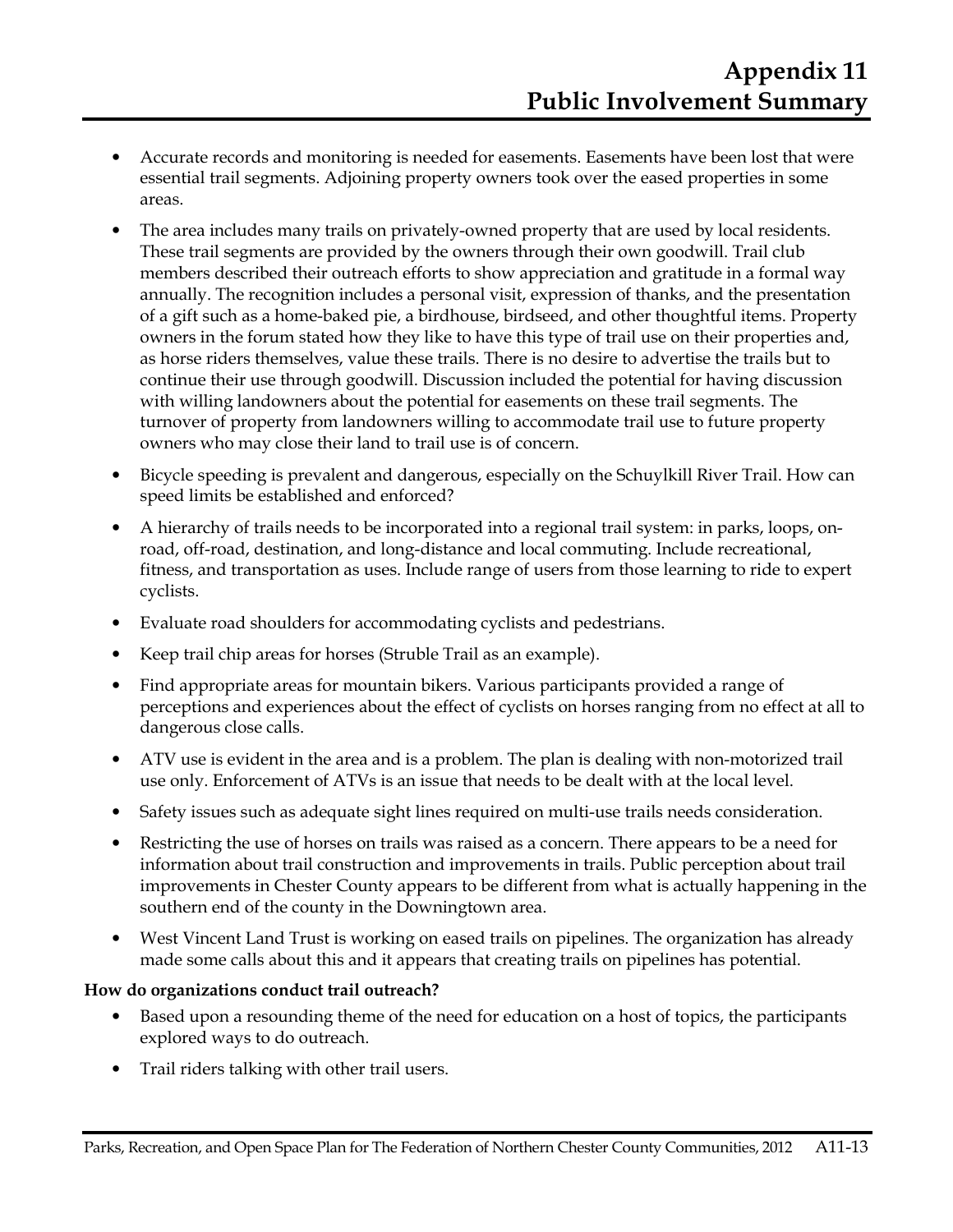- Peer-to-Peer when there is a problem or issue with a particular trail, organize trail users to undertake a positive, organized, friendly outreach to inform trail users about issues and to enlist their support in taking corrective action as well as in getting the word out to make the trail work well for everyone.
- Signage The topic of signage emerged as a critical need. A regional signage system needs to be planned, installed, and maintained. A regional identity system appeared to be important.
- Have trashcans, waste receptacles. (Note: explore pack it in/pack it out policy.)
- Talk to the hunters about how to enlist their outreach support. They know everybody and use much of the region for their sport.
- Educate landowners about liability especially to educate them about the methods of protection through the state Recreational Use of Land and Water Act.
- Use township newsletters to feature articles on education and outreach. Newsletters are read extensively and residents value them.
- Communicate through all open space, recreation, and other related township committees.
- Communicate through trail clubs and committees.
- Explore "Adopt-A-Trail" and Trail Watch programs.
- Have theme days and events such as Historic Trails Days.
- Unite trail, historic, and heritage events and facilities.
- Develop a welcome strategy for newcomers that fosters residents' identity of living in Northern Chester County as a special place.
- Education was mentioned numerous times with specific suggestions that broadly ranged from informing people how to act around horses, trail users talking to the horses, and trail projects, to newcomer socials and materials, trail etiquette, private property rights, and respect for property owners.
- Should there be some type of umbrella organization or mechanism for trail use groups?

## **If the participants could get one thing out of this plan, what would that be?**

- Build rapport with private landowners for public access for trail use.
- Widen shoulder on Pughtown Road from Rt 113 to Rt 23.
- Provide trails from residential developments to parks, commercial centers, schools, and other destinations.
- Connect to the Trenton Cutoff.
- Provide something for everyone with respect to a range of trail types.
- All townships should connect via a regional trail system not just trails within single municipal boundaries.
- Provide maps on the Internet—not paper maps. Let trail users print out their own maps. Keep the Internet maps up-to-date.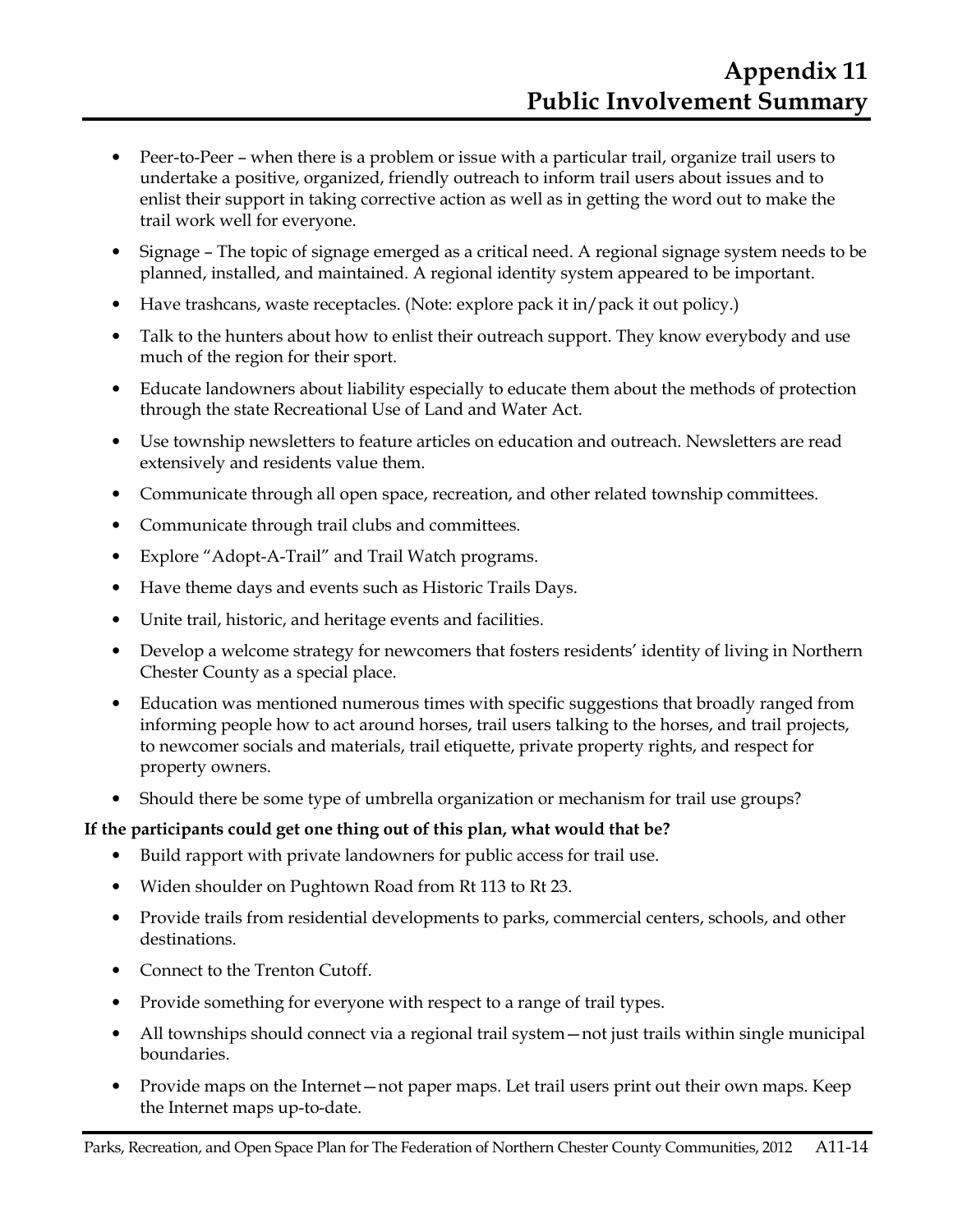- No trespassing enforcement is key.
- Notify people when trail maintenance projects are underway; people would like to join in but just do not know about the opportunities.
- Provide trails as an alternative transportation mode.
- Provide share-the-road signs.
- A most important point: There is a major difference between trail planning and trail construction. Trails that can actually get built need to be built. Certain trail projects have the property ownership or easment, design, construction documents, funding, political will, and citizens' support (maybe even a partnering group for trail maintenance and management). While other trails might look good on paper, they may not have the elements necessary to actually get built. Trails that can be built should become the priority. The plan needs to be focused on that in order to be competitive for grant funding. Some trails can theoretically be more important or make more sense on paper but if they can't get built, it is more important to move on to the trails that can actually get built. Successful trails will create the momentum for more trail development.
- Participants from municipalities in southern Chester County expressed interest in a similar regional trail planning effort in their area. All communities have an open space plan—just as those in the northern portion of the county, so do the southern municipalities.

## PARKS AND RECREATION BOARDS

#### **Challenges**

East Coventry Township:

• No money

South Coventry Township:

■ conflicts between active recreation facilities and quiet neighborhoods (lights, noise, traffic/parking)

Warwick Township:

 Vocal minority as small as one person while silent majority is absent.

West Pikeland Township:

- **Tension between active and passive** recreation advocates
- Getting trails through the development process

No ordinance in place today per planning commission, e.g., 50 percent open space as required in West Vincent Township

West Vincent Township:

- Trails private use only
- Trail users who feel/act entitled to trail use
- Is a purchased easement the solution?
- Quantifying needs for fields, etc.
- Evaluating best location for various facilities

Green Valleys Association:

- Perception of criminal delinquent behavior on trails
- Some get the concept of "community policing" by trail users
- **Perceived needs for tournament-quality** facilities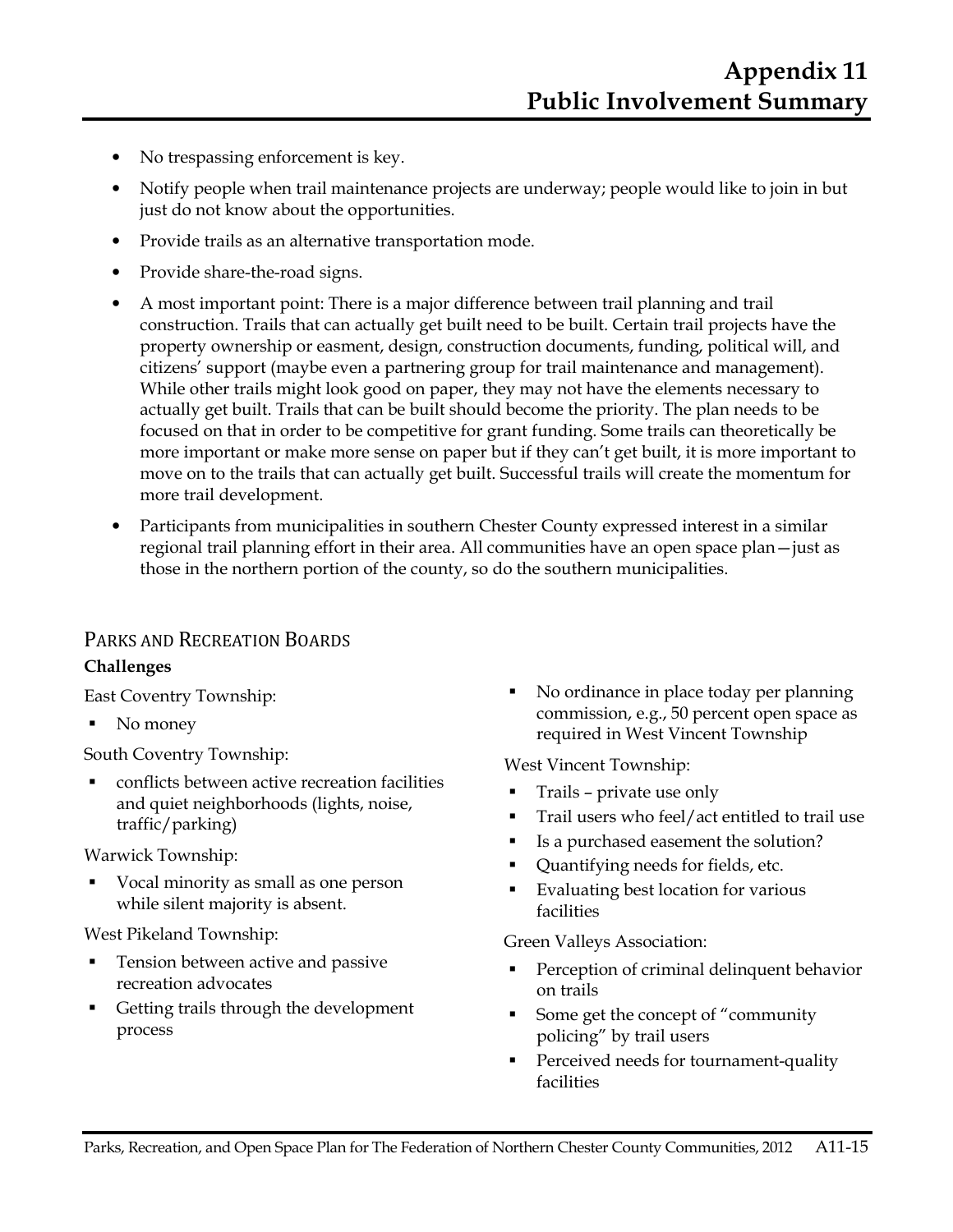#### **Successes**

East Vincent Township:

- Park Design for Community Park on the Ridge
- **Many facilities**
- Well integrated
- **Connected trails**
- Demonstration meadow award from Philadelphia Horticultural Society
- **Community Day with friends**

#### North Coventry Township:

- Upgrades to Kenilworth Park (1970s design)
- **Expansion of Coventry Woods**
- Streambank/riparian better restoration projects

South Coventry Township:

- Bought land to connect Woody's Woods to Coventry Woods
- Planning for Woody's Woods
- Connie Batdorf Park well used by residents and non-residents

West Pikeland Township:

- Bridge to Bridge Trail
- Along 113, 2 bridges, equestrian use
- Signage, parking still in progress

Warwick Township:

- 90-acre passive park (field and woods)
- Adding new open space in partnerships
	- o South Coventry Township, East Nantmeal Township, and French and Pickering Creeks Conservation Trust to add 30 acres to Warwick County Park
	- o North Coventry Township to add land to Coventry Woods toward 620 acres
- Active in Hopewell Big Woods trail links, economic development potential
- Schuylkill River National Heritage economic development
- Re-use of 100-year-old truss as a park feature; locally made with plaque pedestrian bridge
- **Last stop on the Iron Heritage Trail**
- 1990s community survey reported passive recreation need; trails needed; survey findings are still used today

#### West Vincent Township:

- Collaboration with township organizations
- Recent citizen survey
- Community Day Walking survey; Raffle
- **Town Hall Meeting**
- **Township newsletter**
- Fire Department
- Receive/request survey
- Separate sports league poll

#### Chester County:

- Schuylkill River Trail
	- o 1982 easement
	- o Segment from Spring City to Cromby in East Pikeland is complete and in use with parking trailheads at both ends
	- o 5.4 miles from East Pikeland Township to Parker Ford – currently under construction
	- o \$406,000 in DCNR grant
- Research, interpretive signage plan for Iron Heritage Trail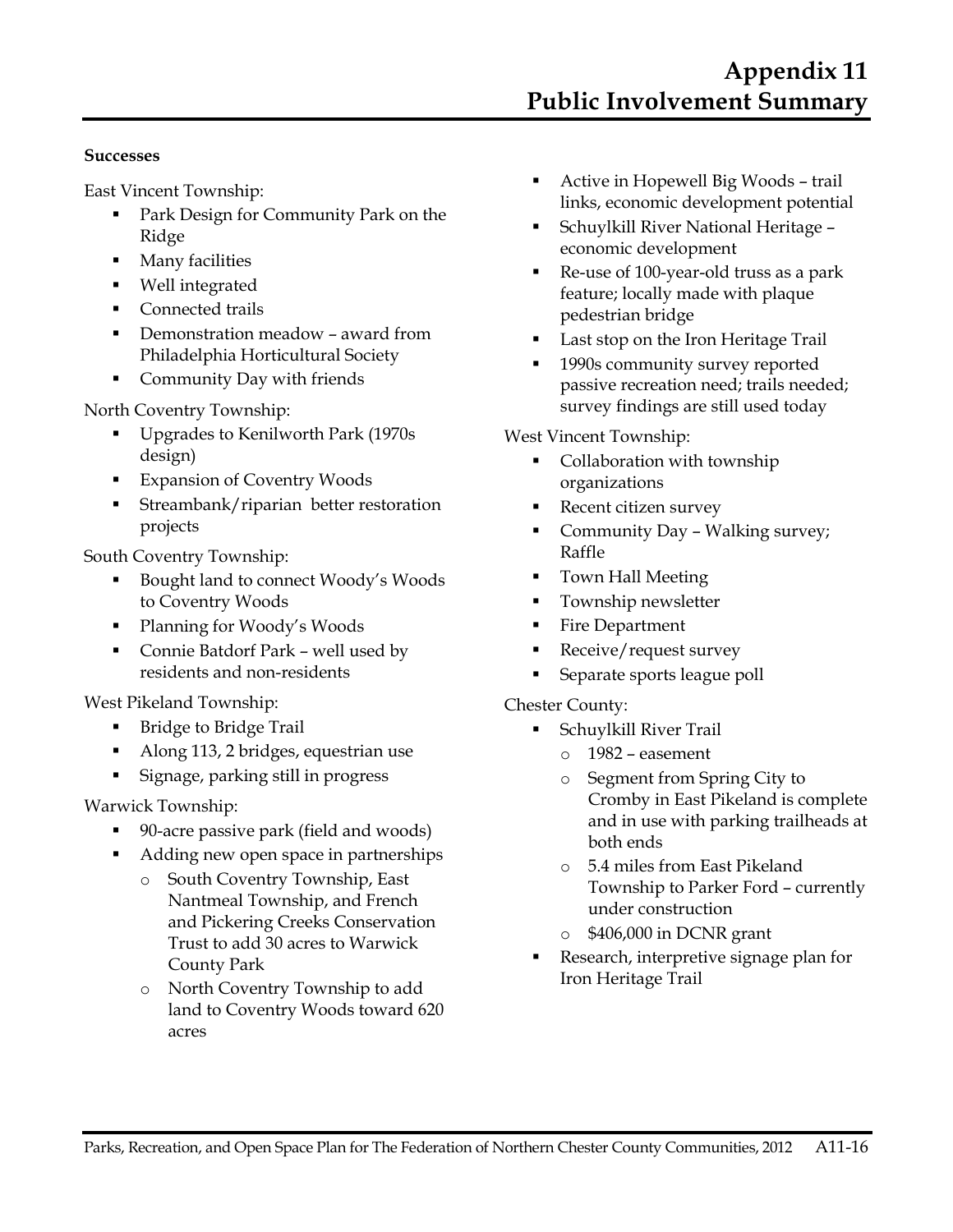## **If the participants could get one thing out of this plan, what would that be?**

East Coventry Township:

■ Fee-in-lieu

East Vincent Township:

Complete, current inventory

South Coventry Township:

Inter-community coordination

West Vincent Township:

Facility sharing

## **What vision should be cast for parks and recreation in 2020?**

- Lifetime recreation/community center/senior center
- Phoenixville Homes Proposal for community center: Library, senior center, computer, trail amenities, child daycare, police station; seeking funding
- West Vincent Township approved for YMCA at Weatherstone, developer dependent
- Informational materials brochure, calendar produced jointly via Federation
- Completion of trails/connections from Schuylkill River Trail to French Creek Trail, Iron Heritage Trail, Horse-Shoe Trail, and Boars Back Trail; and signage for trailheads and resource interpretation
- Forge to Furnace Trail/Morgantown to Manayunk
- Appropriate citing of criteria standards
- Capital reserve fund for park maintenance from facility fees – 4%? 10%?

## Chester County:

- Identify gaps in recreation facilities in the region, e.g., general or specific facilities
- Today, community parks are similar in design and audience; identify the need for diversity
- Horse-Shoe Trail moved off-road
- Publicity of trails as a system
- Best location for park sky/stargazing and protection
- Fitness Trail with exercise stations
- Regional Web site with interactive map
- Examples of passive recreation suitable to natural resource context
- Best practices for recreation development
- Facilities
- Support: parking, restrooms
- Infrastructure: water, stormwater/drainage
- Other services: repair, food, lodging, medical care/first aid – economic development opportunities

## **Collaboration / Working Together: What about Joining Forces?**

The participants were united in their desire to continue collaborating and improving the collaboration in parks, recreation, and open space. Areas of collaboration include the following:

- Sharing information
- Sharing facilities, e.g., sports fields
	- o Possibly acquisition, development, and maintenance?
	- o Willing to advocate to elected officials
- More coordinated special events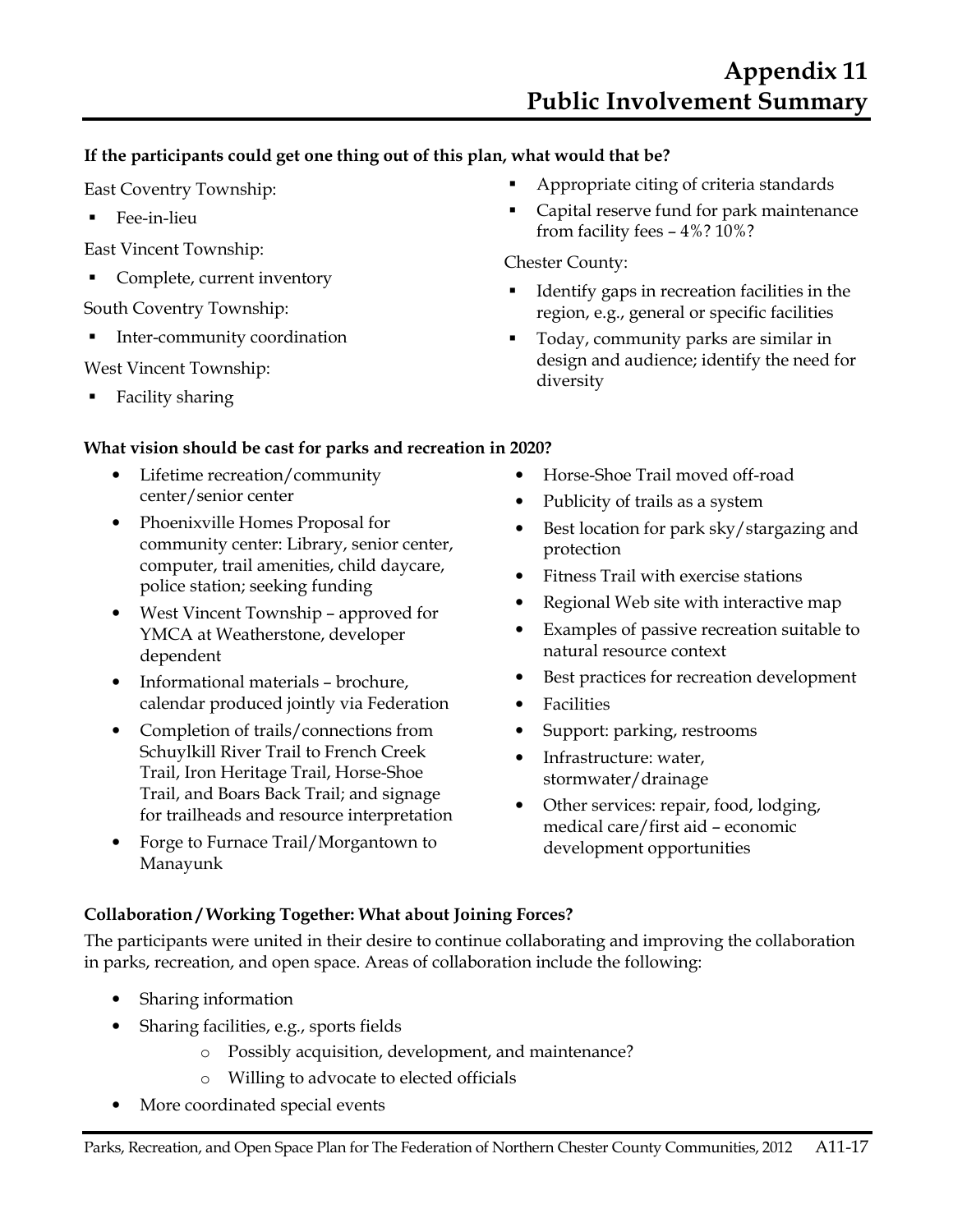- Program/Management Staff/Communication/Maintenance Equity! Equitable cost-sharing
- Scheduling of events/field use and rest

## SPORTS FORUMS

Two sports forums were held. The first was to initiate discussions about needs and opportunities regarding organized sports in Northern Chester County. The second was to go over the findings of the fieldwork, questionnaire results, and questions that arose during the research and inventory phase of the project.

## *Sports Forum 1*

#### **What Works Well in Community Sports**

- Use of fields without charge.
- New soccer fields going in at the Catholic church in East Vincent.
- Communities such as West Pikeland have open space funding programs.
- Lots of volunteers.
- Soccer is willing to do outreach to all other organizations to share in field development and operation.
- Leagues and sports organizations are willing to travel but usually "not across the river."
- Sports programs are local and kids want to be able to play with their friends.
- Youth sports organizations serve as the feeder for high school sports.

#### **What Does Not Work Well in Community Sports**

- Out of season sports: fall baseball, spring soccer, year-round sports all need fields. While some sports were once only played in traditional seasons, such as baseball in the spring and summer, the prevalence of sports played for multiple seasons increases demand for facilities. If baseball is played in the fall, then the outfields can't be used for fall soccer.
- Four-season sports place high demands on facilities.
- School district fields are limited.
- Phoenixville baseball field is used by multiple school districts, schools, the community, and Catholic Youth Organizations (CYOs). The fields are lighted and of championship play caliber. A road is being planned to go through these fields, which will eliminate them. While the league will be paid for the land, there is nowhere to buy replacement land in the Borough of Phoenixville.
- Only three 90-foot diamonds in the area.
- Could the former steel plant lands provide space for more fields? There are liens on several of the parcels.
- Coventry Little League: maintenance is a major problem. The electrical system is deficient. Bellwood Golf Club owns adjacent lands; do these lands have potential for additional sports fields?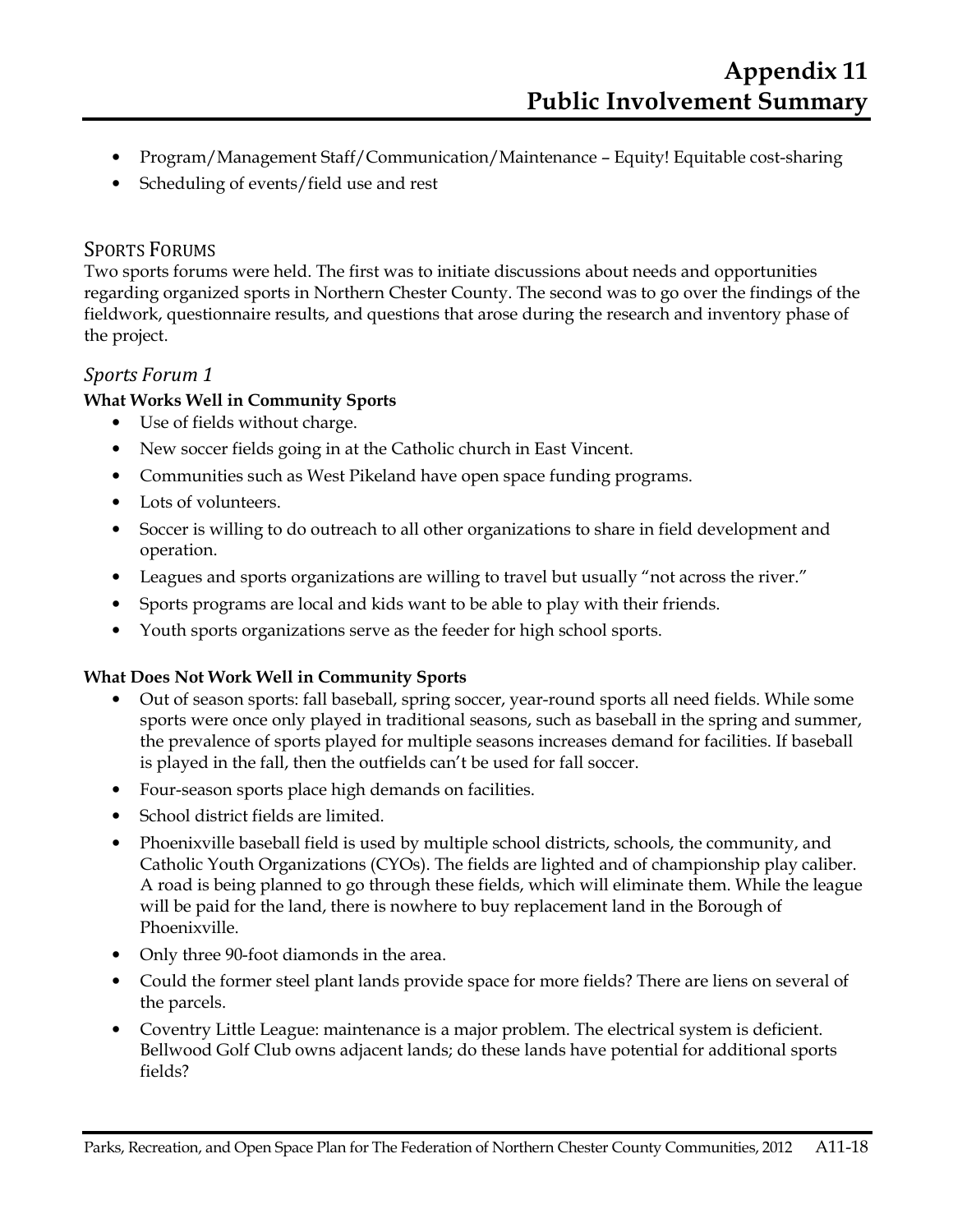- Can fields be centralized by type to locate them in one place? Would be convenient for residents in terms of driving to one location. Could have tournaments and schedule better.
- Parking is a problem at many field locations.
- Municipalities operate in the dark. There is no database about sports participation and field use.
- Indoor facilities are needed. The schools charge a lot of money to rent out their facilities.
- Weather causes delays and the need to reschedule, which compounds field demand.
- Sponsorships are down in 2010 over 2009 by over 50 percent. For example, last year at this time Coventry Little League had 48 sponsorships compared with the 20 in place this week. That could change with additional sponsorships going into place in the upcoming weeks.
- Divisions and teams in most sports are growing and expanding.
- Volunteerism is harder with fewer people willing to step up.

#### **Ideas for Improvement**

- Consider regional recreation. Look at how the costs and benefits can be shared and supported. Consider how municipalities working together could benefit in cost sharing. Partnerships could lower maintenance costs and improve quality.
- Easier to raise capital and get grants as municipal partners.
- Evaluate municipal- and school district-owned properties for active recreation use.
- Look at Pennhurst property.
- Needs to be partnerships; educate the townships.
- Downingtown Area School District has the old SMS property that has a couple of hundred acres.
- Sports Complex: maintenance would be easier and less expensive, amenities could be provided, advantage for tournaments, less travel for parents. Need to consider the important factor that kids want to play with their friends.
- Can we show the demographics in a way to attract private business? Example: USTC has 14 fields including outdoor, indoor, and turf.
- Make sure we have recreational sports fields such as through homeowners associations (HOAs). Provide practice areas. Consider multi-use fields.
- Adult Leagues: Leagues for adults include Bradford, Tredyfrinn, Rocket, and USTC.
- Lighting is of concern because the night skies are very important here.
- Need to make the case through photos.
- People think sports fields are just utilitarian places make them more park-like. Include shade, nice clean restrooms, and many uses beyond sports such as playgrounds, trails, picnic and sitting areas. Wilson Park has concerts, sports (Old Chesterbrook). Make the case for this through photos.
- Pool resources and make responsibilities equitable.
- Consider having sports organizations run for public office. Use the political process to influence support for recreation facilities.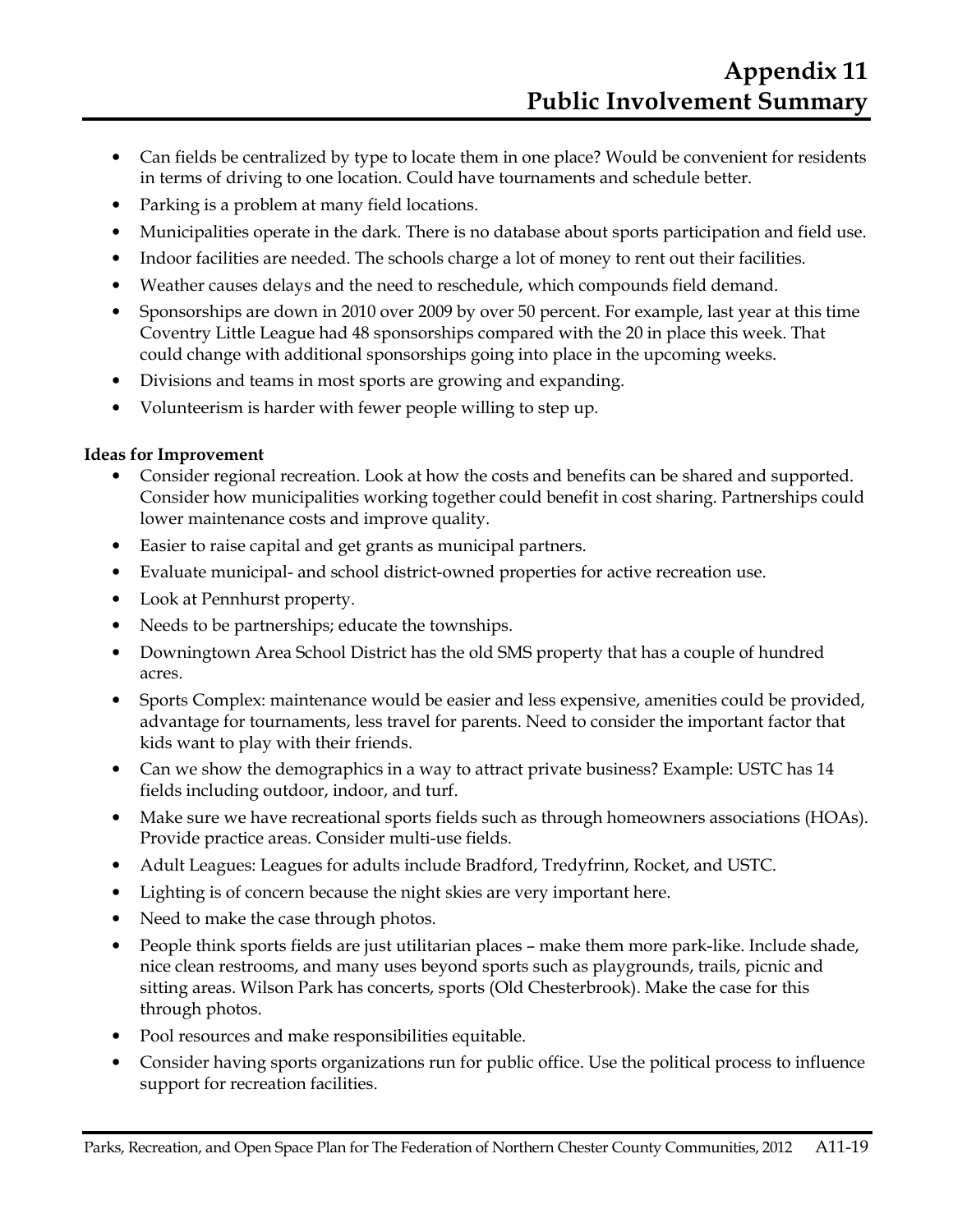• Use ordinances such as mandatory dedication as a means to acquire land and raise revenues. Provide sample ordinances? How can we use the land development and planning process as a means to increase recreational opportunities?

## *Sports Forum 2*

Participants provided clarification on their field needs, participation, and issues. Findings included:

- Not all fields are permanently protected.
- School district fields are not guaranteed and can be pulled at any time, thereby making scheduling difficult.
- Field lighting is needed but participants recognize the challenge of lights in Northern Chester County.
- The 90-foot Desanno baseball field in Phoenixville will be relocated to a local college campus.

## YOUTH FORUM

The Owen J. Roberts School District assisted the Northern Federation in planning and holding a youth forum with fifth graders. Participants included 98 fifth-grade students. They participated in an interactive question and answer session and also completed a questionnaire. All those completing the questionnaire were entered in a drawing to win a prize.

It is important to note that in the interactive discussions and in the questionnaires, the youth were focused on being outside, engaged in active healthy play, in an unstructured format. There was very little discussion about organized sports. There was a great deal of discussion about playing outside in nature with trees, flowers, and shade. Regarding facilities, their emphasis was on pools, skate parks, and indoor recreation facilities for year-round use. There was consensus on the youth wanting to spend time with parents and siblings—this was of great importance to them.

#### **Things They Like to Do**

- Swim
- Kickball
- Dodge ball
- Jump rope
- Walk
- Ride scooter
- Ride bike
- Play with dogs
- Play games
- Hula hoop
- Sports
- Use playgrounds
- Play with family and friends
- Be with parents
- Ride four wheelers
- Video games
- Play tag
- Volleyball
- Basketball
- Football
- Baseball
- Soccer
- Climb trees
- Read
- Listen to music
- Write stories
- Take pictures
- Play with my little brothers and sisters
- Go camping
- Go to new places
- Build stuff
- Fishing
- Karate
- Skateboard
- Hang out with friends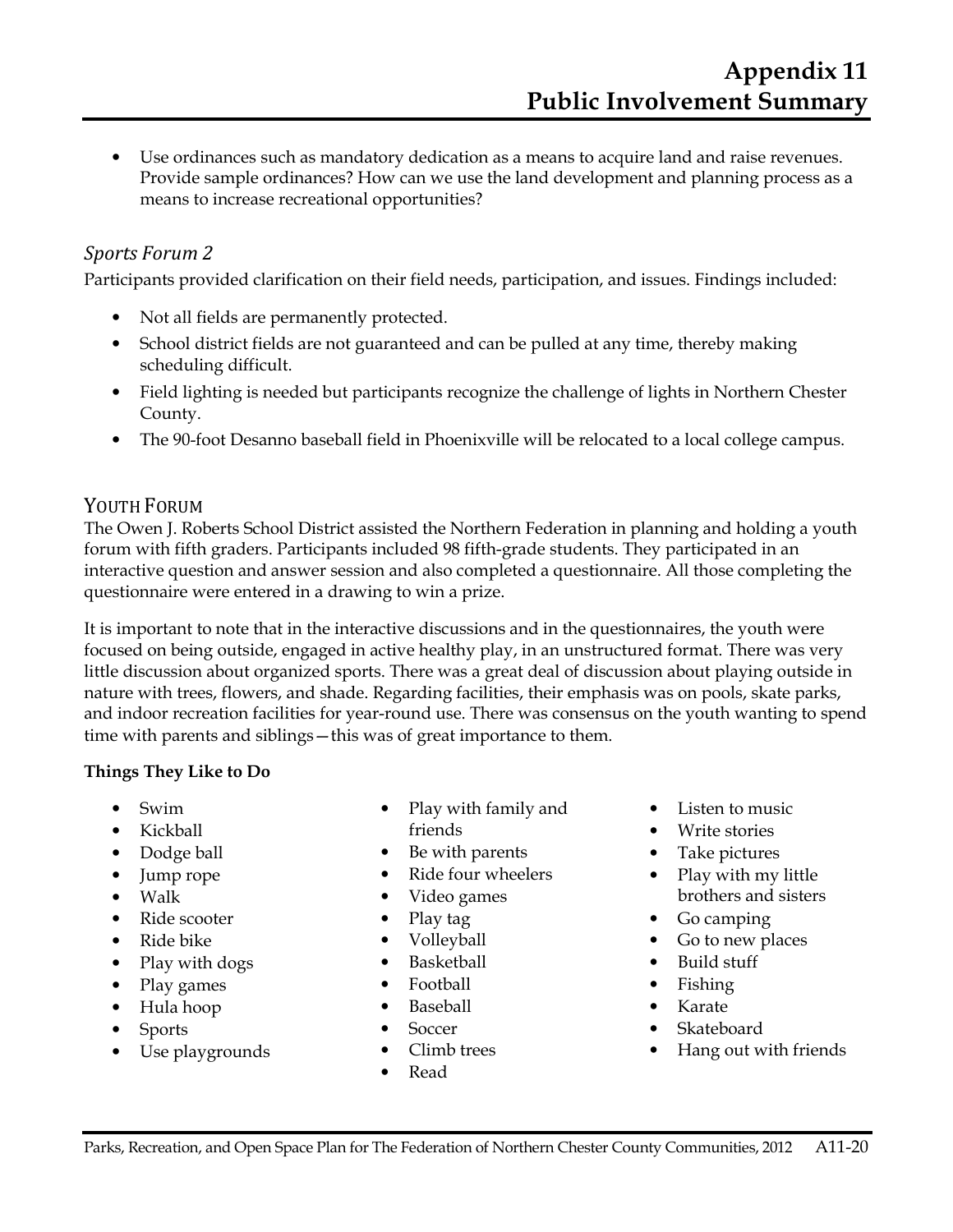#### **What they would like in a new park**

- Swimming pools with a slide and other fun things
- Zip line
- Baseball field
- Playground
- Basketball courts
- Stage for performances
- Benches
- Rock walls
- Swings
- Spinning tire swing
- Laser tag
- Pond for fishing
- Soccer goals
- Tons of water rides
- A little bit of everything so that lots of people would use the park
- Kickball fields
- Tennis courts
- Trampoline
- Sand boxes
- Sand volleyball
- Places for nature lovers
- Playgrounds for both big kids and little kids
- Bathrooms
- Places to park cars
- Bicycle paths
- Lots of trees and flowers
- Monkey bars
- Lots of colorful things to play on
- Water games
- Food court so I could stay long and play and eat when I'm hungry
- A place for bands to play and have them play all the time
- An orchard
- Pavilions and picnic places
- Recreation center so I could go all year round and play inside and outside
- Petting zoo
- Nature center
- Water Fountains

## KEY PERSON INTERVIEWS

More than 150 interviews were conducted with key stakeholders, citizens, and organizations in Northern Chester County. These groups included:

- Officials from the nine municipalities in municipal outreach meetings held in every jurisdiction including supervisors, planning commission members, parks and recreation board members, and EAC members, depending upon the preferences and availability of the townships.
- Chester County Planning Commission, Parks and Recreation Department, Historic Preservation Division, Open Space Department.
- Conservation organizations such as the French and Pickering Creeks Conservation Trust, Green Valleys Association, Natural Lands Trust, Pennsylvania Environmental Council, Open Space Alliance, Pennsylvania Department of Conservation and Natural Resources, Schuylkill River Greenway Association, Hopewell Big Woods, Schuylkill Highlands, Dame Julianna Fly Fishers, Binky Lee Preserve, Maysie's Farm, Milky Way Farm, the Creamery, the Federation of Northern Chester County Communities.
- Recreation providers such as the township parks and recreation board members, sports organization officers, area hunt clubs, Camp Saranac and Camp Anabba, French Creek State Park, Marsh Creek State Park, Valley Forge National Historic Park, Hopewell Furnace National Historic Site, DARC (Downingtown Area Recreation Consortium), Phoenixville Parks & Recreation Department, Chester County Parks and Recreation Department, Crow's Nest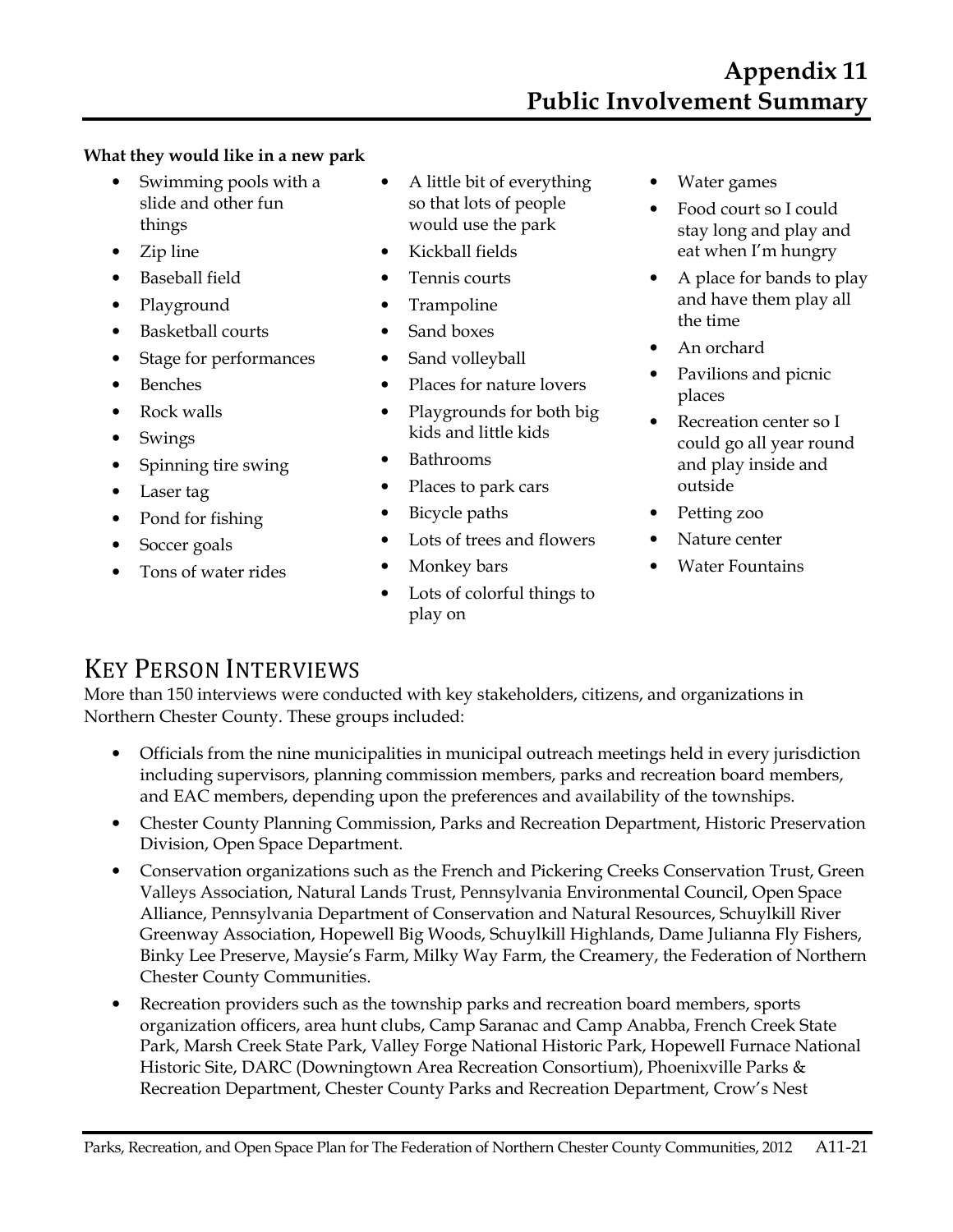Preserve, Bicycle Coalition of Greater Philadelphia, Ludwig's Corner Horseshow, Northern Chester County Sportsmens Clubs, Horse-Shoe Trail, Freedom Valley Girl Scouts, Boy Scouts, Freedom Valley YMCA, St. Joseph's CYO.

- Spring City officials.
- School Districts including school board members, superintendents, business managers, athletic directors, health and wellness coordinators, coaches, and teachers.
- Health and Wellness: Pottstown Area Health and Wellness Foundation and Phoenixville Community Health Foundation.
- Arts & Culture: Chester Springs Surrounds, Historic Yellow Springs, West Pikeland Arts & Culture Committee leaders.
- Private businesses such as the Mill at Anselma, Anselma Farmers' and Artisans' Market, J. Maki Winery, outfitter businesses, bicycle shops, Pottstown Visitors Center for the Schuylkill River Greenway, Pottstown Bicycle rental, Phoenixville theater committee, St. Peter's Village businesses regarding tourism, Brandywine Valley Visitors Bureau, Valley Forge Convention and Visitors Bureau.

## FINDINGS

The interviews dealt with the specific needs, interests, ideas, and concerns of the respective interviewees. However some common themes emerged that were highly similar to the findings of the direct mail survey. These include:

- Northern Chester County is a very special place. So far, many organizations have pitched in to preserve the landscape as we see it today.
- Many, many people and organizations are involved and interested in doing whatever they can to conserve Northern Chester County.
- The flip side is that these efforts are diverse, fragmented, duplicative, and sometimes wind up in gaps in services or efforts.
- There is a lot of information out there combined with a need for information but no way exists to manage and provide information in an organized, timely, and visible manner.
- A go-to place for information is needed on a host of topics related to parks, recreation, and open space.
- A strong sense of the benefits of collaboration and a desire to collaborate exist in the area.
- The Federation of Northern Chester County Communities appears to have a great deal of respect and recognition in the community. It serves as the common denominator among a host of organizations in the area. Many throughout the outreach process described the potential for the Federation to become more organized and focused on implementation.
- There is frustration that so many plans have been done yet implementation of these plans is perceived to be minimal and scattered.
- A sense of urgency and strong desire to get things moving ahead through implementation is in place. "Do something."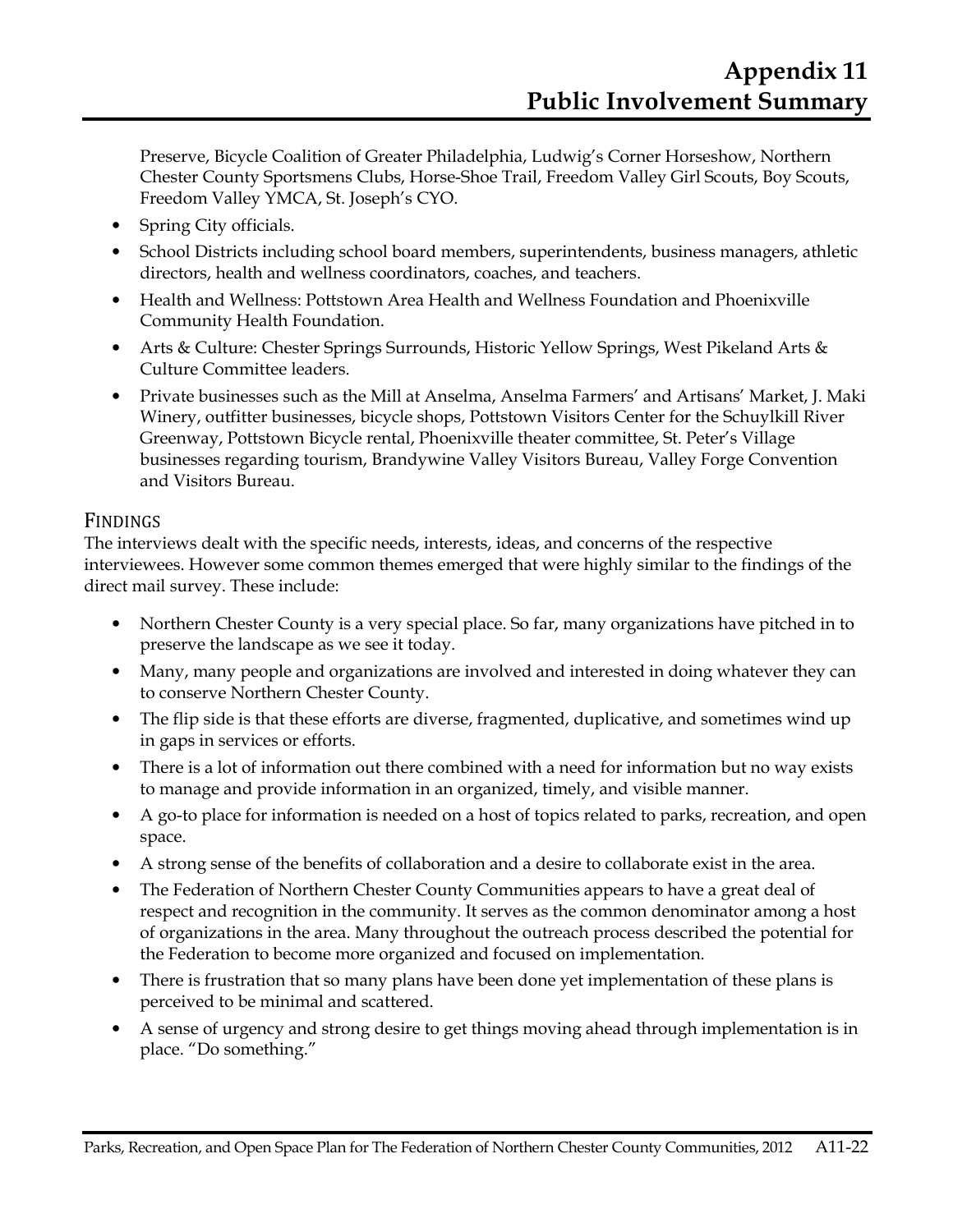- Conserving the rural scenic character is vital communitywide. There is some concern about how to do this while accommodating the changing population and perceptions of people who have lived here for quite a while as well as newcomers.
- There is general consensus that there are not enough places for people to play sports.
- Recreation is youth-oriented and focused on sports, summer, and holidays. There is a need for services for adults and families. The focus should be on nature and active healthy living.
- There is a need to get more people outdoors enjoying nature. Providing people with information on where and how to do this will help.

## WEB SITE

A Web site, www.northernfederation.com, was designed for the Parks, Recreation, and Open Space Plan project. The intent was two-fold: to inform and keep the public informed about the project and to establish a Web site for continued Federation use once the plan is completed. The site posted the project's purpose, public meeting announcements and summaries, milestones in the planning process, and contact information for the planning team. During the planning process, site visitors were able to sign up for a project email distribution list for direct notification of upcoming meetings.